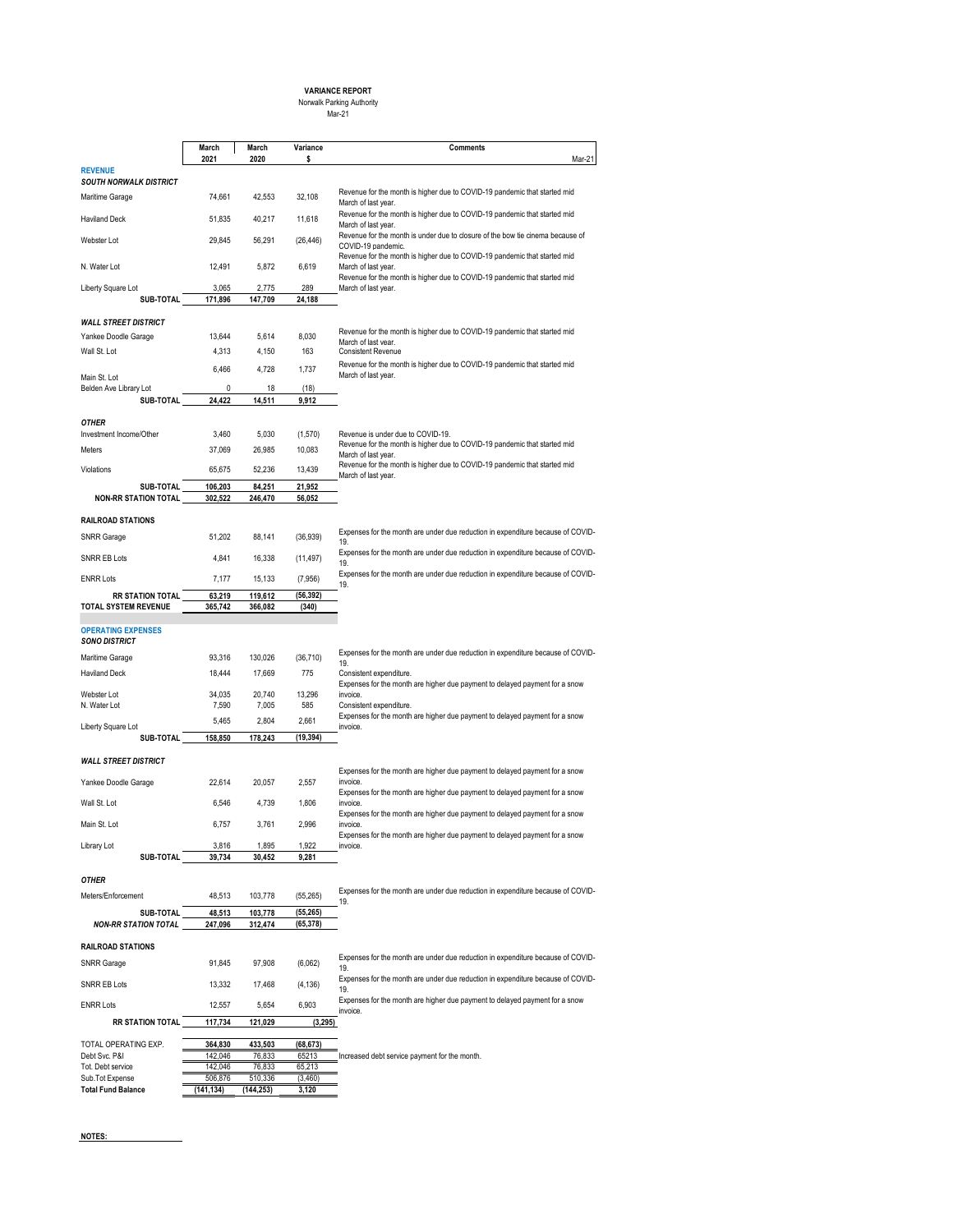# **Summary Income Statement Norwalk Parking Authority For the Period Ending January, 2021**

|                               |            |               | <b>CURRENT MONTH</b> |            |              |            | YEAR-TO-DATE  |             | <b>FISCAL YEAR</b> |              |          |               |
|-------------------------------|------------|---------------|----------------------|------------|--------------|------------|---------------|-------------|--------------------|--------------|----------|---------------|
|                               | Actual     | <b>Budget</b> | Var                  | Var<br>%   | Actual<br>PY | Actual     | <b>Budget</b> | Var         | Var<br>%           | Actual<br>PY | Forecast | <b>Budget</b> |
| <b>REVENUES:</b>              |            |               |                      |            |              |            |               |             |                    |              |          |               |
| Parking Revenue               | 362,282    | 603,011       | (240, 730)           | $-39.9%$   | 361,052      | 2,772,155  | 5,381,980     | (2,609,825) | $-48.5%$           | 5,189,686    |          | 7,194,148     |
| Other Revenue                 | 3,460      | 10,550        | (7,090)              | $-67.2%$   | 5,030        | 32,143     | 94,950        | (62, 806)   | $-66.1%$           | 87,096       |          | 126,600       |
| <b>Total System Revenuel</b>  | 365,742    | 613,561       | (247, 820)           | $-40.4%$   | 366,082      | 2,804,298  | 5,476,929     | (2,672,631) | $-48.8%$           | 5,276,782    | 0        | 7,320,748     |
|                               |            |               |                      |            |              |            |               |             |                    |              |          |               |
| <b>EXPENSES:</b>              |            |               |                      |            |              |            |               |             |                    |              |          |               |
| Operations                    | 290,174    | 443.571       | (153, 398)           | $-34.6%$   | 365,778      | 2,506,136  | 3,885,998     | (1,379,862) | $-35.5%$           | 3,331,055    |          | 5,221,903     |
| City Support/Admin Svcs       | 74,656     | 78,871        | (4,215)              | $-5.3%$    | 67,725       | 554,608    | 709,839       | (155, 231)  | $-21.9%$           | 701,913      |          | 946,452       |
| Debt Service                  | 142.046    | 70.149        | 71.898               | 102.5%     | 76,833       | 703,234    | 631.337       | 71.898      | 11.4%              | 683,121      |          | 841,782       |
| Capital Reserve & Replacement |            | 11,250        | (11,250)             | $-100.0\%$ |              | 0          | 101,250       | (101, 250)  | $-100.0\%$         | 90,000       |          | 135,000       |
| <b>Total Expenses</b>         | 506,876    | 603,841       | (96, 965)            | $-16.1%$   | 510,336      | 3,763,978  | 5,328,423     | (1,564,446) | $-29.4%$           | 4,806,089    | 0        | 7,145,136     |
| <b>Fund Balancel</b>          | (141, 134) | 9,721         | (150, 854)           | $-1551.9%$ | (144,253)    | (959, 679) | 148,506       | (1,108,186) | $-746.2%$          | 470,693      | 0        | 175,611       |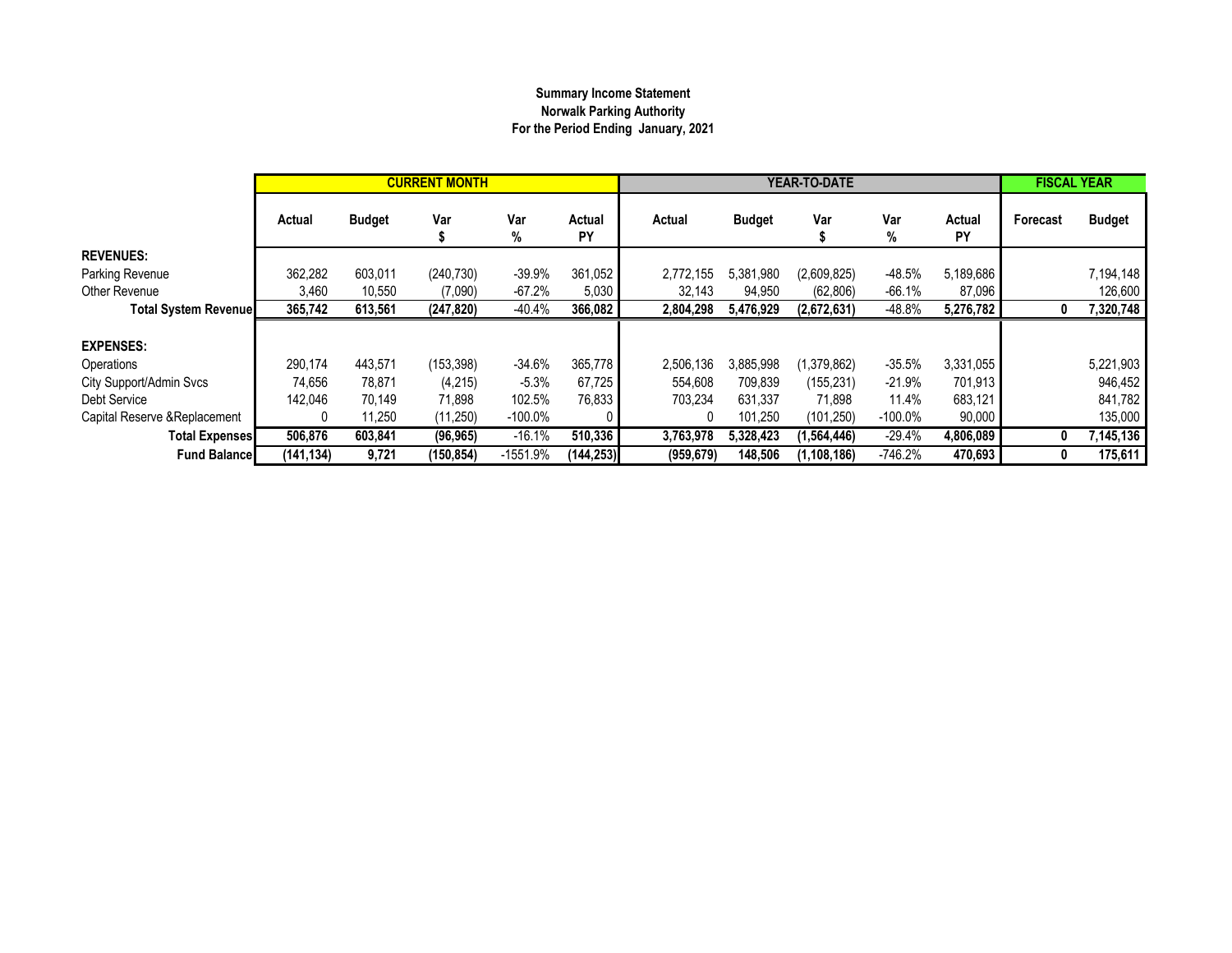### **Income Statement (by Location) Norwalk Parking Authority 03/31/2021**

|                                                     | <b>CURRENT MONTH</b>  |                          |                         |                    |                    |                        | YEAR-TO-DATE           |                      |                           |                        |                        |                          |
|-----------------------------------------------------|-----------------------|--------------------------|-------------------------|--------------------|--------------------|------------------------|------------------------|----------------------|---------------------------|------------------------|------------------------|--------------------------|
|                                                     | Actual                | <b>Budget</b>            | Var<br>\$               | Var<br>$\%$        | Actual<br>2019     | Var<br>2020            | Actual                 | <b>Budget</b>        | Variance<br>\$            | Variance<br>%          | Actual<br>2019         | Var<br>2020              |
| <b>REVENUE</b>                                      |                       |                          |                         |                    |                    |                        |                        |                      |                           |                        |                        |                          |
| <b>SOUTH NORWALK DISTRICT</b>                       |                       |                          |                         |                    |                    |                        |                        |                      |                           |                        |                        |                          |
| Maritime Garage<br><b>Haviland Deck</b>             | 74,661<br>51,835      | 98,386<br>53,064         | (23, 725)<br>(1, 230)   | $-24%$<br>$-2%$    | 42,553<br>40,217   | 32,108<br>11,618       | 480,476<br>412,903     | 886,046<br>477,580   | (405, 570)<br>(64, 678)   | $-46%$<br>$-14%$       | 779,291<br>468,793     | (298, 815)<br>(55, 890)  |
| Webster Lot                                         | 29,845                | 88,130                   | (58, 284)               | $-66%$             | 56,291             | (26, 446)              | 253,523                | 738,433              | (484, 909)                | $-66%$                 | 725,675                | (472, 152)               |
| N. Water Lot                                        | 12,491                | 19,071                   | (6, 580)                | $-35%$             | 5,872              | 6,619                  | 101,175                | 172,446              | (71, 271)                 | $-41%$                 | 147,391                | (46, 216)                |
| Liberty Square Lot                                  | 3,065                 | 4,443                    | (1,378)                 | $-31%$             | 2,775              | 289                    | 25,345                 | 39,986               | (14, 641)                 | $-37%$                 | 31,408                 | (6,062)                  |
| SUB-TOTAL                                           | 171,896               | 263,094                  | (91, 197)               | $-35%$             | 147,709            | 24,188                 | 1,273,422              | 2,314,491            | (1,041,069)               | $-45%$                 | 2,152,557              | (879, 136)               |
| <b>WALL STREET DISTRICT</b>                         |                       |                          |                         |                    |                    |                        |                        |                      |                           |                        |                        |                          |
| Yankee Doodle Garage                                | 13,644                | 12,948                   | 696                     | 5%                 | 5,614              | 8,030                  | 105,127                | 112,016              | (6,890)                   | $-6%$                  | 115,114                | (9,988)                  |
| Wall St. Lot                                        | 4,313                 | 4,665                    | (352)                   | $-8%$              | 4,150              | 163                    | 33,033                 | 41,986               | (8,954)                   | $-21%$                 | 39,519                 | (6, 487)                 |
| Main St. Lot                                        | 6,466                 | 6,815                    | (350)                   | $-5%$              | 4,728              | 1,737                  | 39,734                 | 61,338               | (21,605)                  | $-35%$                 | 65,181                 | (25, 448)                |
| Belden Ave Library Lot                              | $\pmb{0}$             | 109                      | (109)                   | -100%              | 18                 | (18)                   | $\mathbf{0}$           | 977                  | (977)                     | -100%                  | 871                    | (871)                    |
| SUB-TOTAL                                           | 24,422                | 24,537                   | (115)                   | 0%                 | 14,512             | 9,912                  | 177,893                | 216,318              | (38, 425)                 | $-18%$                 | 220,686                | (42, 793)                |
| <b>OTHER</b>                                        |                       |                          |                         |                    |                    |                        |                        |                      |                           |                        |                        |                          |
| FEMA/State Reimbursement<br>Investment Income/Other | $\mathbf{0}$<br>3,460 | 10,550                   | 0<br>(7,090)            | $\Omega$<br>$-67%$ | 0<br>5,030         | (1,570)                | $\mathbf{0}$<br>32,143 | $\Omega$<br>94,950   | 0<br>(62, 806)            | $\mathbf{0}$<br>$-66%$ | $\mathbf{0}$<br>87,096 | 0<br>(54, 953)           |
| Meters                                              | 37,069                | 48,988                   | (11, 919)               | $-24%$             | 26,985             | 10,083                 | 260,410                | 436,105              | (175, 695)                | $-40%$                 | 443,770                | (183, 360)               |
| Violations                                          | 65,675                | 77,468                   | (11, 793)               | $-15%$             | 52,236             | 13,439                 | 443,800                | 671,670              | (227, 870)                | $-34%$                 | 704,527                | (260, 727)               |
| SUB-TOTAL                                           | 106,203               | 137,006                  | (30, 803)               | $-22%$             | 84,250             | 21,952                 | 736,354                | 1,202,725            | (466, 371)                | $-39%$                 | 1,235,394              | (499, 040)               |
| <b>NON-RR STATION TOTAL</b>                         | 302,522               | 424,637                  | (122, 115)              | $-29%$             | 246,470            | 56,052                 | 2,187,668              | 3,733,534            | (1,545,866)               | $-41%$                 | 3,608,637              | (1,420,968)              |
|                                                     |                       |                          |                         |                    |                    |                        |                        |                      |                           |                        |                        |                          |
| <b>RAILROAD STATIONS</b><br><b>SNRR Garage</b>      |                       |                          |                         | $-59%$             |                    |                        |                        |                      |                           | $-57%$                 |                        |                          |
| <b>SNRR EB Lots</b>                                 | 51,202<br>4,841       | 124,008<br>46,806        | (72, 806)<br>(41, 966)  | $-90%$             | 88,141<br>16,338   | (36, 939)<br>(11, 497) | 501,823<br>32,829      | 1,169,498<br>410,908 | (667, 675)<br>(378, 079)  | $-92%$                 | 1,130,751<br>383,425   | (628, 928)<br>(350, 597) |
| <b>ENRR Lots</b>                                    | 7,177                 | 18,110                   | (10, 933)               | $-60%$             | 15,133             | (7, 956)               | 81,978                 | 162,990              | (81, 012)                 | $-50%$                 | 153,968                | (71, 990)                |
| <b>RR STATION TOTAL</b>                             | 63,219                | 188,924                  | (125, 705)              | $-67%$             | 119,612            | (56, 392)              | 616,630                | 1,743,395            | (1, 126, 766)             | $-65%$                 | 1,668,145              | (1,051,515)              |
| <b>TOTAL SYSTEM REVENUE</b>                         | 365,742               | 613,561                  | (247, 820)              | (1)                | 366,082            | (340)                  | 2,804,298              | 5,476,929            | (2,672,631)               | (1)                    | 5,276,782              | (2, 472, 484)            |
| <b>OPERATING EXPENSES</b><br><b>SONO DISTRICT</b>   |                       |                          |                         |                    |                    |                        |                        |                      |                           |                        |                        |                          |
| Maritime Garage                                     | 93,316                | 84,758                   | 8,558                   | 10%                | 130,026            | (36, 710)              | 688,386                | 799,120              | (110, 735)                | $-14%$                 | 980,133                | (291, 747)               |
| <b>Haviland Deck</b>                                | 18,444                | 37,899                   | (19, 455)               | $-51%$             | 17,669             | 775                    | 134,366                | 328,620              | (194, 254)                | $-59%$                 | 135,402                | (1,036)                  |
| Webster Lot                                         | 34,035                | 59,529                   | (25, 493)               | $-43%$             | 20,740             | 13,296                 | 184,909                | 483,840              | (298, 931)                | $-62%$                 | 241,098                | (56, 188)                |
| N. Water Lot                                        | 7,590                 | 14,822                   | (7, 233)                | -49%               | 7,005              | 585                    | 76,671                 | 122,488              | (45, 817)                 | $-37%$                 | 73,670                 | 3,001                    |
| Liberty Square Lot<br>SUB-TOTAL                     | 5,465<br>158,850      | 9,802<br>206,809         | (4, 337)<br>(47, 960)   | $-44%$<br>$-23%$   | 2,804<br>178,243   | 2,661<br>(19, 394)     | 32,688<br>1,117,020    | 74,808<br>1,808,877  | (42, 120)<br>(691, 857)   | $-56%$<br>$-38%$       | 33,341<br>1,463,644    | (653)<br>(346, 624)      |
|                                                     |                       |                          |                         |                    |                    |                        |                        |                      |                           |                        |                        |                          |
| <b>WALL STREET DISTRICT</b>                         |                       |                          |                         |                    |                    |                        |                        |                      |                           |                        |                        |                          |
| Yankee Doodle Garage                                | 22,614                | 31,908                   | (9, 294)                | $-29%$             | 20,057             | 2,557                  | 207,674                | 274,226              | (66, 551)                 | $-24%$                 | 176,614                | 31,060                   |
| Wall St. Lot                                        | 6,546                 | 12,542                   | (5,996)                 | -48%               | 4,739              | 1,806                  | 43,127                 | 106,537              | (63, 410)                 | $-60%$                 | 53,774                 | (10, 647)                |
| Main St. Lot                                        | 6,757                 | 12,526                   | (5,769)                 | -46%               | 3,761              | 2,996                  | 43,210                 | 106,397              | (63, 186)                 | $-59%$                 | 57,205                 | (13,995)                 |
| Belden Ave Library Lot<br>SUB-TOTAL                 | 3,816<br>39,734       | 7,188<br>64,164          | (3, 372)<br>(24, 430)   | $-47%$<br>$-38%$   | 1,895<br>30,452    | 1,922<br>9,281         | 30,454<br>324,465      | 50,598<br>537,757    | (20, 144)<br>(213, 292)   | $-40%$<br>-40%         | 25,607<br>313,200      | 4,847<br>11,265          |
|                                                     |                       |                          |                         |                    |                    |                        |                        |                      |                           |                        |                        |                          |
| <b>OTHER</b>                                        |                       |                          |                         |                    |                    |                        |                        |                      |                           |                        |                        |                          |
| Administration                                      | 0                     |                          | 0                       | 0                  | 0                  | $\blacksquare$         | 0                      | 0                    | 0                         | 0                      | 0                      | 0                        |
| Snow Removal - FEMA                                 | $\mathbf 0$           | $\overline{\phantom{a}}$ | 0                       | $\pmb{0}$          | $\pmb{0}$          | $\sim$                 | 0                      | 0                    | $\pmb{0}$                 | $\pmb{0}$              | 0                      | 0                        |
| Meters/Enforcement<br>SUB-TOTAL                     | 48,513<br>48,513      | 103,354<br>103,354       | (54, 841)               | $-53%$<br>$-53%$   | 103,778<br>103,778 | (55, 265)              | 576,893<br>576,893     | 928,923<br>928,923   | (352,030)                 | $-38%$<br>$-38%$       | 959,043<br>959,043     | (382, 150)<br>(382, 150) |
| <b>NON-RR STATION TOTAL</b>                         | 247,096               | 374,327                  | (54, 841)<br>(127, 231) | $-34%$             | 312,474            | (55, 265)<br>(65, 378) | 2,018,379              | 3,275,558            | (352, 030)<br>(1,257,180) | $-38%$                 | 2,735,887              | (717, 509)               |
|                                                     |                       |                          |                         |                    |                    |                        |                        |                      |                           |                        |                        |                          |
| <b>RAILROAD STATIONS</b>                            |                       |                          |                         |                    |                    |                        |                        |                      |                           |                        |                        |                          |
| <b>SNRR Garage</b>                                  | 91,845                | 98,167                   | (6, 322)                | $-6%$              | 97,908             | (6,062)                | 849,020                | 911,405              | (62, 385)                 | $-7%$                  | 1,001,576              | (152, 556)               |
| <b>SNRR EB Lots</b><br><b>ENRR Lots</b>             | 13,332<br>12,557      | 33,073<br>16,876         | (19, 741)<br>(4, 319)   | $-60%$<br>$-26%$   | 17,468<br>5,654    | (4, 136)<br>6,903      | 108,453<br>84,892      | 288,124<br>120,750   | (179, 670)<br>(35, 858)   | $-62%$<br>$-30%$       | 219,272<br>76,233      | (110, 819)<br>8,659      |
| <b>RR STATION TOTAL</b>                             | 117,734               | 148,116                  | (30, 382)               | $-21%$             | 121,029            | (3, 295)               | 1,042,365              | 1,320,279            | (277, 914)                | $-21%$                 | 1,297,081              | (254, 716)               |
| TOTAL OPERATING EXP.                                | 364,830               | 522,442                  | (157, 613)              | $-30%$             | 433,503            | (68, 673)              | 3,060,743              | 4,595,837            | (1,535,093)               | $-33%$                 | 4,032,968              | (972, 225)               |
| Debt Svc. P&I                                       | 142,046               | 70,149                   | 71,898                  | 102%               | 76,833             | 65,213                 | 703,161                | 631,337              | 71,824                    | 11%                    | 683,121                | 20,040                   |
| Reserve & Replacement                               | 0                     | 11,250                   | (11, 250)               | $-100%$            | 0                  | $\sim$                 | 0                      | 101,250              | (101, 250)                | $-100%$                | 90,000                 | (90,000)                 |
| Sub.Total Debt service                              | 142,046               | 81,399                   | 60,648                  | 75%                | 76,833             | 65,213                 | 703,161                | 732,587              | (29, 426)                 | $-4%$                  | 773,121                | (69,960)                 |
| <b>TOTAL EXPENSES</b>                               | 506,876               | 603,841                  | (96, 965)               | $-16%$             | 510,336            | (3, 460)               | 3,763,904              | 5,328,423            | (1564519)                 | $-29%$                 | 4,806,089              | (1,042,185)              |
| <b>Fund Balance</b>                                 | (141, 134)            | 9,721                    | (150, 854)              | $-1552%$           | (144, 253)         | 3,120                  | (959, 606)             | 148,506              | (1, 108, 112)             | $-746%$                | 470,693                | (1,430,299)              |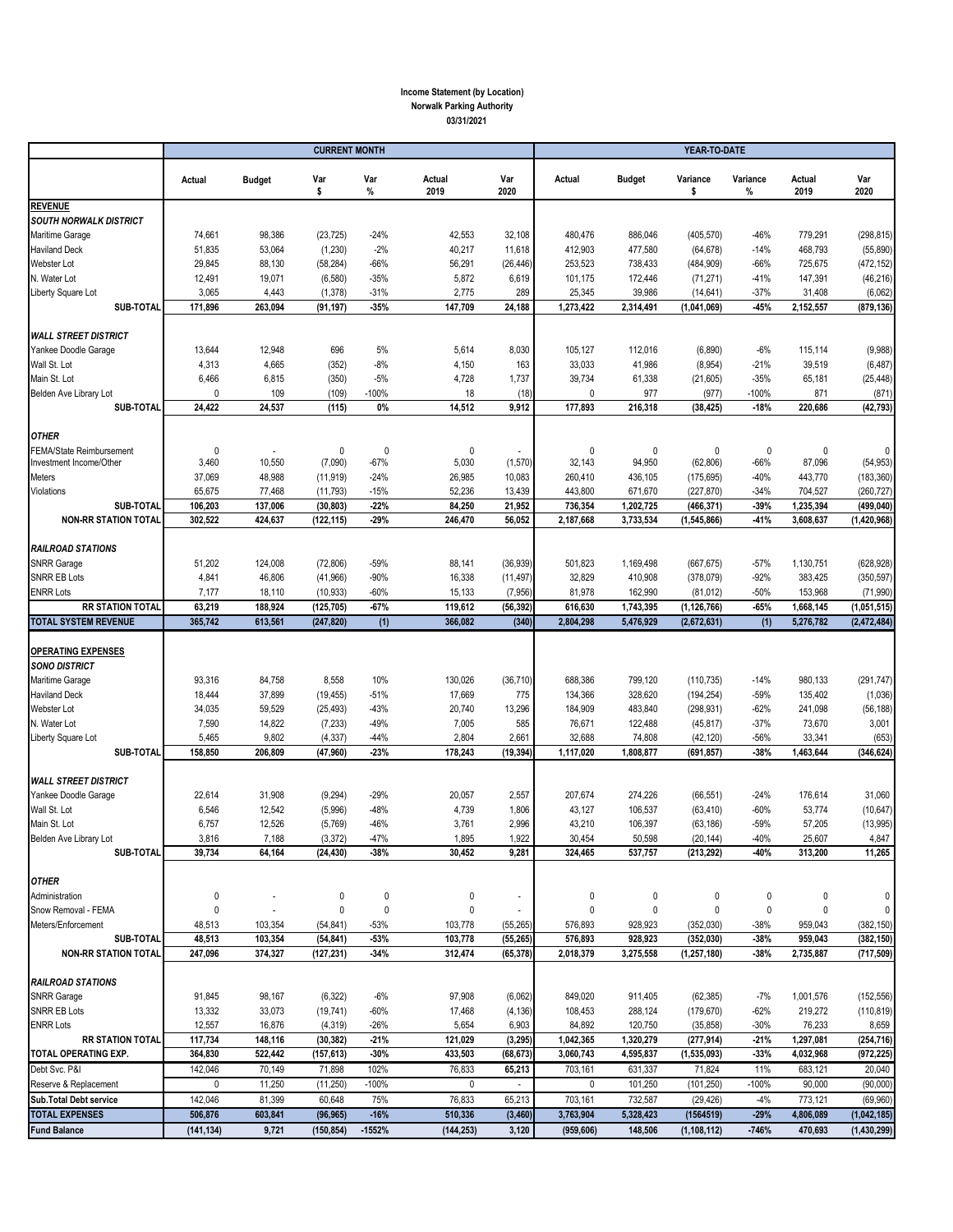| <b>LAZ Parking Management</b>             |
|-------------------------------------------|
| Norwalk Parking Authority                 |
| For the Nine Months Ending March 31, 2021 |

|                                                          |                    |                       |                            |                      |                       |                        | Year-to-Date           |                            |                    |                         | <b>Fiscal Year</b>        |
|----------------------------------------------------------|--------------------|-----------------------|----------------------------|----------------------|-----------------------|------------------------|------------------------|----------------------------|--------------------|-------------------------|---------------------------|
|                                                          |                    |                       |                            |                      | Prev                  |                        |                        |                            |                    | Prev.                   | ANNUAL                    |
|                                                          | <b>ACTUAL</b>      | <b>BUDGET</b>         | VARIANCE                   | % VARIANCE           | <b>ACTUAL</b>         | <b>ACTUAL</b>          | <b>BUDGET</b>          | VARIANCE                   | % VARIANCE         | ACTUAL YTD              | FORECAST<br><b>BUDGET</b> |
|                                                          |                    |                       |                            |                      |                       |                        |                        |                            |                    |                         |                           |
| <b>PARKING REVENUE</b>                                   |                    |                       |                            |                      |                       |                        |                        |                            |                    |                         |                           |
| <b>Monthly Parking</b>                                   | 159,186.22         | 242,535.87            | (83, 349.65)               | (34.37%)             | 208,547.40            | 1,442,809.66           | 2,182,822.83           | (740, 013.17)              | (33.90%            | 1,997,872.82            | 2,910,430.44              |
| <b>Transient Parking</b>                                 | 116,845.26         | 263,765.40            | (146, 920.14)              | (55.70%)             | 91,179.98             | 757,396.75             | 2,359,095.94           | (1,601,699.19)             | (67.89%            | 2,223,118.8             | 3,180,269.34              |
| Meter Revenue (Sono)                                     | 39.422.36          | 52.258.08             | (12.835.72)                | (24.56%)             | 28.698.57             | 276.946.11             | 465.539.08             | (188.592.97)               | (40.51%)           | 451.792.88              | 625.398.26                |
| <b>Parking Violation</b>                                 | 65,700.00          | 77,468.48             | (11, 768.48)               | (15.19%)             | 52,236.00             | 444,258.25             | 671,670.00             | (227, 411.75)              | (33.86%            | 704,527.37              | 874,247.37                |
| Less: Refunds                                            | (36.80)            | 0.00                  | (36.80)                    | 0.00%                | 0.00                  | (1,366.55)             | 0.00                   | (1,366.55)                 | 0.00%              | 0.00                    | 0.00                      |
| Less: Sales Tax                                          | (18, 835.27)       | (33, 016.47)          | 14,181.20                  | (42.95%)             | (19,609.83)           | (147, 889.49)          | (297, 148.23)          | 149,258.74                 | (50.23%            | (187, 626.04)           | (396, 197.64)             |
| <b>TOTAL PARKING REVENUE</b>                             | 362,281.77         | 603,011.36            | (240, 729.59)              | (39.92%)             | 361.052.12            | 2,772,154.73           | 5,381,979.62           | (2,609,824.89)             | (48.49%            | 5,189,685.86            | 7,194,147.77              |
|                                                          |                    |                       |                            |                      |                       |                        |                        |                            |                    |                         |                           |
| <b>OTHER REVENUE</b>                                     |                    |                       |                            |                      |                       |                        |                        |                            |                    |                         |                           |
| Art Program                                              | 0.00               | 200.00                | (200.00)                   | $(100.00\%)$         | 0.00                  | 700.00                 | 1,800.00               | (1, 100.00)                | (61.11%            | 2.120.52                | 2,400.00                  |
| Lease Income - SNRR/MTG                                  | 3,041.97           | 2,982.98              | 58.99                      | 1.98%                | 2,983.01              | 25.718.39              | 26,846.82              | (1, 128.43)                | (4.20%             | 41,193.04               | 35,795.76                 |
| Lease Income - Webster                                   |                    |                       |                            |                      |                       |                        |                        |                            |                    |                         |                           |
| Lease Income - YDG                                       | 418.00             | 1,464.00              | (1,046.00)                 | (71.45%)             | 0.00                  | 3,344.00               | 13,176.00              | (9,832.00)                 | (74.62%            | 3,270.00                | 17,568.00                 |
| <b>SNRR/ENRR Concessions</b>                             | 0.00               | 3.403.00              | (3.403.00)                 | (100,00%)            | 0.00                  | 0.00                   | 30.627.00              | (30.627.00)                | (100.00%           | 16,024.40               | 40.836.00                 |
| <b>Advertising Revenue</b>                               | 0.00               | 1,500.00              | (1,500.00)                 | (100,00%)            | 0.00                  | 0.00                   | 13,500.00              | (13,500.00)                | $(100.00\%)$       | 0.00                    | 18,000.00                 |
| Investment Income                                        | 0.00               | 666.67                | (666.67)                   | (100.00%)            | 1.651.00              | 140.00                 | 6.000.03               | (5,860.03)                 | (97.67%            | 20,437.00               | 8.000.04                  |
| <b>ATM Machines</b>                                      | 0.00               | 333.33                | (333.33)                   | $(100.00\%)$         | 396.00                | 2,241.00               | 2,999.97               | (758.97)                   | (25.30%            | 4,051.00                | 3,999.96                  |
| <b>TOTAL OTHER REVENUE</b>                               | 3.459.97           | 10,549.98             | (7,090.01)                 | (67.20%)             | 5.030.01              | 32.143.39              | 94,949.82              | (62, 806.43)               | (66.15%)           | 87,095.96               | 126,599.76                |
| <b>TOTAL SYSTEM REVENUE</b>                              | 365,741.74         | 613,561.34            | (247, 819.60)              | (40.39%)             | 366,082.13            | 2,804,298.12           | 5,476,929.44           | (2,672,631.32)             | (48.80%)           | 5,276,781.82            | 7,320,747.53              |
| <b>OPERATING EXPENSES</b>                                |                    |                       |                            |                      |                       |                        |                        |                            |                    |                         |                           |
|                                                          | 93.525.73          | 140.420.11            | (46.894.38)                | (33.40%              | 124.511.67            | 943.303.82             | 1.404.201.07           |                            | (32.82%)           | 1.296.635.58            | 1.825.461.40              |
| Gross Wages                                              |                    |                       |                            |                      |                       |                        |                        | (460, 897.25)              |                    |                         |                           |
| Payroll Taxes                                            | 11,433.54          | 17,763.12             | (6, 329.58)                | (35.63%)             | 15,353.25             | 115,750.74             | 177,631.30             | (61,880.56)                | (34.84%            | 164,662.15              | 230,920.66                |
| <b>Worker's Compensation</b>                             | 3,796.10           | 5.897.63              | (2.101.53)                 | (35.63%              | 5.076.62              | 38.421.70              | 58.976.37              | (20, 554.67)               | (34.85%            | 54,475.26               | 76.669.26                 |
| Group Health Insurance                                   | 12,085.01          | 14.744.10             | (2,659.09)                 | (18.03%)             | 16.149.09             | 105,333.95             | 147.441.06             | (42, 107.11)               | (28.56%            | 142,840.26              | 191,673.36                |
| 401(k) Company Match<br><b>Security Services</b>         | 1,807.69<br>114.60 | 2.808.41<br>10,833.34 | (1,000.72)<br>(10, 718.74) | (35.63%)<br>(98.94%) | 2.417.45<br>12,158.26 | 18,296.10<br>35,893.46 | 28,084.09<br>97,500.06 | (9,787.99)<br>(61, 606.60) | (34.85%<br>(63.19% | 25.940.74<br>123,391.99 | 36.509.32<br>130,000.08   |
|                                                          |                    |                       |                            |                      |                       |                        |                        |                            |                    |                         |                           |
| <b>Equipment Expense</b>                                 | 0.00               | 12,500.01             | (12,500.01)                | $(100.00\%)$         | 8,202.04              | 14,920.06              | 112,500.09             | (97,580.03)                | (86.74%            | 83,506.16               | 150,000.12                |
| Vehicle Expense                                          | 5,579.81           | 10,000.01             | (4,420.20)                 | (44.20%              | 5,726.73              | 21,610.25              | 90,000.09              | (68, 389.84)               | (75.99%            | 37,562.72               | 120,000.12                |
| Building Repair & Maintenance                            | 15.267.32          | 36.161.67             | (20, 894.35)               | (57.78%)             | 43.391.99             | 198.012.22             | 311.440.03             | (113.427.81)               | (36.42%)           | 317.746.27              | 579.867.04                |
| <b>Sanitation Expense</b>                                | 2,172.25           | 1,660.00              | 512.25                     | 30.86%               | 2,012.25              | 18,166.48              | 14,940.00              | 3,226.48                   | 21.60%             | 16,282.51               | 19,920.00                 |
| <b>Operating Expenses</b>                                | 6,026.51           | 10,416.66             | (4,390.15)                 | (42.15%)             | 10.002.32             | 59,741.61              | 93,749.94              | (34,008.33)                | (36.28%            | 133,736.6               | 124.999.92                |
| Elevator Repair & Maintenance                            | 1,866.26           | 2,300.00              | (433.74)                   | (18.86%)             | 2.220.17              | 22,061.19              | 20,700.00              | 1,361.19                   | 6.589              | 20,544.7                | 27,600.00                 |
| Snow Removal                                             | 52,779.60          | 58,500.00             | (5,720.40)                 | (9.78%               | 0.00                  | 229,154.93             | 254,750.00             | (25, 595.07)               | (10.05%            | 77,913.76               | 275,000.00                |
| Signage                                                  | 375.84             | 8,333.33              | (7,957.49)                 | (95.49%)             | 6,620.00              | 2,582.84               | 74,999.97              | (72, 417.13)               | (96.56%            | 25,176.50               | 99,999.96                 |
| Tickets                                                  | 0.00               | 1.666.68              | (1,666.68)                 | $(100.00\%)$         | 0.00                  | 7,950.00               | 15,000.12              | (7,050.12)                 | (47.00%            | 7,150.00                | 20,000.16                 |
| Liability Insurance                                      | 8,780.43           | 15.132.38             | (6, 351.95)                | (41.98%)             | 8.746.34              | 71.515.32              | 135,033.76             | (63, 518.44)               | (47.04%            | 126.052.60              | 180,448.89                |
| Maritime Garage Condo Fees                               | 1,779.45           | 1,888.02              | (108.57)                   | (5.75%)              | 1.779.45              | 16.015.05              | 16,992.18              | (977.13)                   | (5.75%             | 16.015.05               | 22.656.24                 |
| Uniforms                                                 | 0.00               | 833.32                | (833.32)                   | $(100.00\%)$         | 0.00                  | 7,133.00               | 7,499.88               | (366.88)                   | (4.89%             | 3,322.42                | 9,999.84                  |
| Management Fees LAZ                                      | 8,333.33           | 8.333.33              | 0.00                       | 0.00%                | 8.333.33              | 74,999.97              | 74,999.97              | 0.00                       | 0.009              | 74,999.97               | 99.999.96                 |
| Bank and Credit Card Fees                                | 13,851.46          | 16,892.41             | (3.040.95)                 | $(18.00\%)$          | 27.287.64             | 129,266.20             | 151,176.95             | (21.910.75)                | (14.49%            | 238,267.83              | 202.334.84                |
| Office Expense                                           | 629.42             | 1,499.97              | (870.55)                   | (58.04%              | 1,097.62              | 8,089.72               | 13,499.73              | (5,410.01)                 | (40.07%            | 11,682.13               | 17,999.64                 |
| Service Contract                                         | 6,718.42           | 10,416.66             | (3,698.24)                 | (35.50%)             | 8,575.89              | 111,232.10             | 93,749.94              | 17,482.16                  | 18.65%             | 95,192.18               | 124,999.92                |
| Utilities                                                | 10,611.62          | 7,486.80              | 3,124.82                   | 41.74%               | 7.972.28              | 64,056.98              | 67,381.20              | (3,324.22)                 | (4.93%             | 52.106.51               | 89,841.60                 |
| Telephone                                                | 9.117.46           | 6.250.01              | 2.867.45                   | 45.88%               | 10.060.60             | 84.729.61              | 56.250.09              | 28.479.52                  | 50.63%             | 81.341.15               | 75.000.12                 |
| Permit/Violation Management                              | 9.084.86           | 10.833.34             | (1,748.48)                 | (16.14%              | 19.033.01             | 52.270.66              | 97,500.06              | (45.229.40)                | (46.39%            | 70.973.54               | 130,000.08                |
| Marketing and Communication                              | 1,524.00           | 7,499.99              | (5,975.99)                 | (79.68%)             | 19,050.00             | 9,405.76               | 67,499.91              | (58,094.15)                | (86.07%            | 33,090.00               | 89,999.88                 |
| Parking Program                                          | 12,913.00          | 16,666.68             | (3,753.68)                 | (22.52%              | 0.00                  | 46,222.00              | 150,000.12             | (103, 778.12)              | (69.19%            | 150.00                  | 200,000.16                |
| Contingency Fund                                         | 0.00               | 5,833.33              | (5,833.33)                 | (100.00%             | 0.00                  | 0.00                   | 52,499.97              | (52, 499.97)               | (100.00%           | 0.00                    | 69,999.96                 |
| <b>Property Taxes</b><br><b>TOTAL OPERATING EXPENSES</b> | 0.00<br>290,173.71 | 0.00                  | 0.00                       | 0.00%                | 0.00<br>365,778.00    | 0.00                   | 0.00                   | 0.00                       | 0.009              | 296.07                  | 0.00                      |
|                                                          |                    | 443,571.31            | (153, 397.60)              | (34.58%)             |                       | 2,506,135.72           | 3,885,997.95           | (1,379,862.23)             | (35.51%)           | 3,331,054.76            | 5,221,902.53              |
| <b>CITY ADMINISTERED EXPENSES</b>                        |                    |                       |                            |                      |                       |                        |                        |                            |                    |                         |                           |
| <b>Enforcement Officers Wages</b>                        | (9,790.31)         | 5,296.12              | (15,086.43)                | (284.86%)            | 4,847.63              | 33,315.94              | 47,665.08              | (14, 349.14)               | (30.10%            | 94,193.32               | 63,553.44                 |
| Contingency                                              | 0.00               | 955.91                | (955.91)                   | $(100.00\%)$         | 0.00                  | 0.00                   | 8.603.19               | (8,603.19)                 | (100.00%           | 0.00                    | 11,470.92                 |
| Other City Payroll Expenses                              | 28,041.59          | 28.041.59             | 0.00                       | 0.00%                | 28,443.65             | 252,374.31             | 252,374.31             | 0.00                       | 0.009              | 255.992.85              | 336.499.08                |
| Social Security                                          | 2,550.08           | 2,550.08              | 0.00                       | 0.00%                | 2,520.01              | 22,950.72              | 22,950.72              | 0.00                       | 0.00%              | 22,680.09               | 30,600.96                 |
| <b>Health Insurance</b>                                  | 8.365.05           | 8,365.05              | 0.00                       | 0.00%                | 5,587.66              | 75.285.45              | 75,285.45              | 0.00                       | 0.00%              | 50,288.94               | 100,380.60                |
| Worker's Compensation                                    | 237.71             | 237.75                | (0.04)                     | (0.02%               | 671.85                | 2,139.39               | 2.139.75               | (0.36)                     | (0.02%             | 6,046.65                | 2,853.00                  |
| Pension                                                  | 4.551.82           | 4.551.82              | 0.00                       | 0.00%                | 4.542.84              | 40.966.38              | 40.966.38              | 0.00                       | 0.00%              | 40.885.56               | 54.621.84                 |
| City Provided Liability Insurance                        | 4,167.92           | 4,167.92              | 0.00                       | 0.00%                | 4,012.06              | 37,511.28              | 37,511.28              | 0.00                       | 0.00%              | 36,108.52               | 50,015.04                 |
| Unemployment                                             | 72.26              | 72.26                 | 0.00                       | 0.00%                | 98.09                 | 650.34                 | 650.34                 | 0.00                       | 0.00%              | 872.1                   | 867.12                    |
| Electric                                                 | 36,459.71          | 19.212.62             | 17.247.09                  | 89.77%               | 7.942.64              | 85,497.14              | 172.913.58             | (87, 416.44)               | (50.55%            | 115,869.5               | 230.551.44                |
| Sewer                                                    | 0.00               | 878.24                | (878.24)                   | (100,00%)            | 0.00                  | 2.071.25               | 7.904.16               | (5,832.91)                 | (73.80%            | 5,152.9                 | 10.538.88                 |
| <b>Professional Services</b>                             | 0.00               | 3,750.00              | (3,750.00)                 | $(100.00\%)$         | 8.333.00              | 0.00                   | 33,750.00              | (33,750.00)                | $(100.00\%)$       | 68,331.66               | 45,000.00                 |
| <b>Business Expense</b>                                  | 0.00               | 374.97                | (374.97)                   | $(100.00\%)$         | 725.41                | 1,845.54               | 3,374.73               | (1,529.19)                 | (45.31%            | 5,491.18                | 4,499.64                  |
| Legal Service Retainer                                   | 0.00               | 416.66                | (416.66)                   | (100.00%)            | 0.00                  | 0.00                   | 3,749.94               | (3,749.94)                 | (100.00%           | 0.00                    | 4,999.92                  |
| TOTAL CITY ADMINISTERED EXPENSES                         | 74,655.83          | 78,870.99             | (4, 215.16)                | (5.34%               | 67,724.84             | 554,607.74             | 709,838.91             | (155, 231.17)              | (21.87%)           | 701,913.42              | 946,451.88                |
| SUBTOTAL OPERATING EXPENESES                             | 364,829.54         | 522,442.30            | (157, 612.76)              | (30.17%)             | 433.502.84            | 3,060,743.46           | 4,595,836.86           | (1,535,093.40)             | (33.40%            | 4.032.968.18            | 6,168,354.41              |
| <b>Debt Service Interes</b>                              | 23,562.43          | 19.539.93             | 4,022.50                   | 20.59%               | 23.953.54             | 179,881.87             | 175,859.37             | 4,022.50                   | 2.29%              | 211,715.76              | 234,479.16                |
| Debt Service Principle                                   | 118,483.60         | 50.608.58             | 67,875.02                  | 134.12%              | 52,879.23             | 523,352.24             | 455.477.22             | 67,875.02                  | 14.90%             | 471,405.19              | 607,302.96                |
| <b>SUBTOTAL DEBT SERVICE</b>                             | 142,046.03         | 70,148.51             | 71,897.52                  | 102.49%              | 76,832.77             | 703,234.11             | 631,336.59             | 71,897.52                  | 11.399             | 683,120.91              | 841,782.12                |
| Capital Reserve and Replacement                          | 0.00               | 11.249.99             | (11, 249.99)               | $(100.00\%)$         | 0.00                  | 0.00                   | 101,249.91             | (101, 249.91)              | $(100.00\%)$       | 90,000.00               | 134,999.88                |
| <b>TOTAL EXPENSES</b>                                    | 506,875.57         | 603.840.80            | (96.965.23)                | (16.06%)             | 510.335.61            | 3,763,977.57           | 5,328,423.36           | (1,564,445.79)             | (29.36%)           | 4,806,089.09            | 7.145.136.41              |
| <b>Fund Balance</b>                                      | (141, 133.83)      | 9,720.54              | (150, 854.37)              | (1,551.91%)          | (144, 253.48)         | (959, 679.45)          | 148,506.08             | (1, 108, 185.53)           | (746.22%)          | 470,692.73              | 175,611.12                |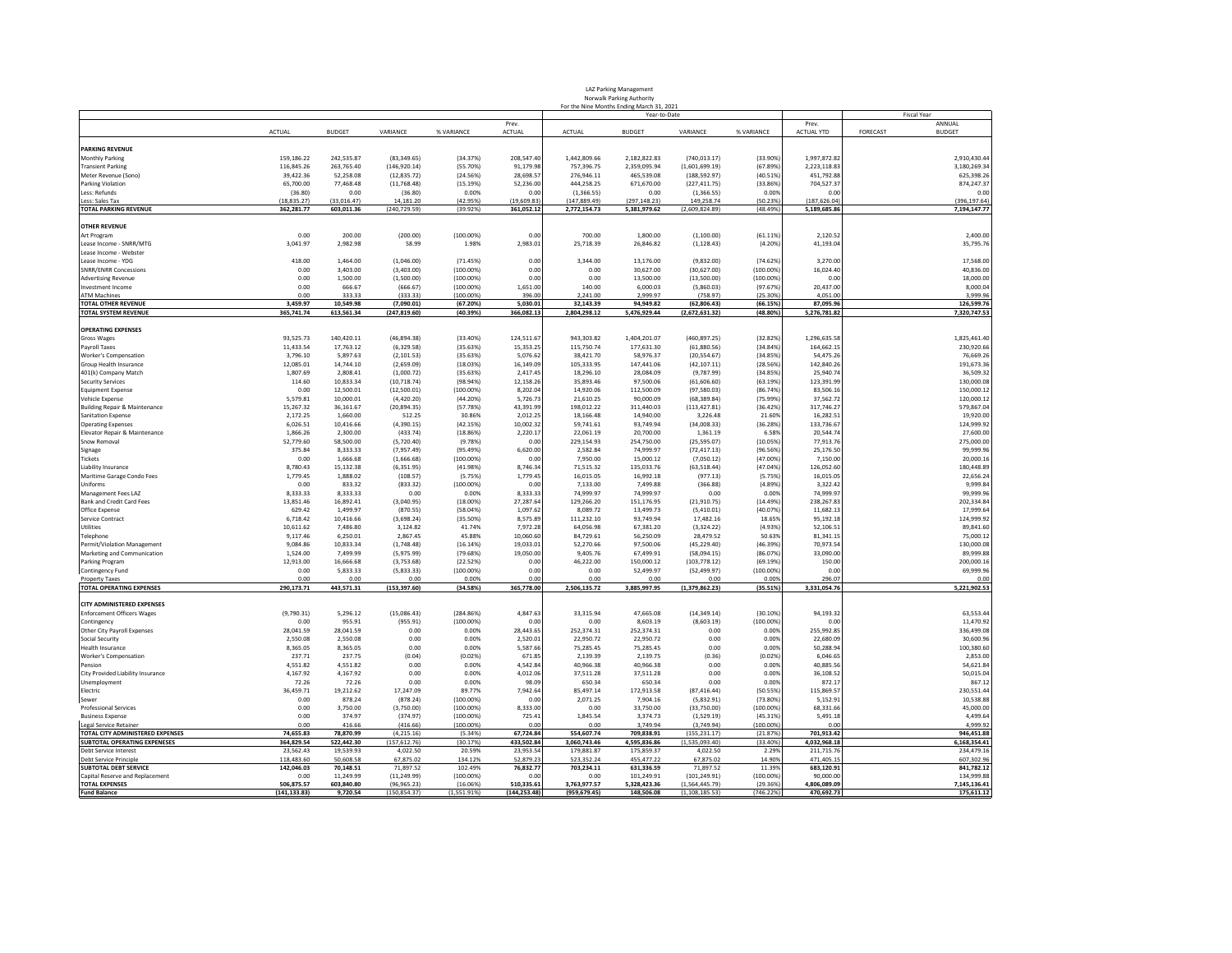#### **Summary Trend Report (by Location)** Norwalk Parking Authority FY 2019/2020

|                                             | <b>JUL</b> | <b>AUG</b> | <b>SEP</b> | <b>OCT</b> | <b>NOV</b> | <b>DEC</b> | JAN        | <b>FEB</b> | <b>MAR</b>   | <b>APR</b>   | <b>MAY</b> | <b>JUN</b>              | <b>Total</b> |
|---------------------------------------------|------------|------------|------------|------------|------------|------------|------------|------------|--------------|--------------|------------|-------------------------|--------------|
| <b>Meters/Violations</b><br><b>Revenues</b> | 154,350    | 161,720    | 148,531    | 145,286    | 126,359    | 118,278    | 119,675    | 111,895    | 80,872       |              |            |                         | 1,166,966    |
| Operations                                  | 76,951     | 73,731     | 78,058     | 96,883     | 80,486     | 118,852    | 81,785     | 54,992     | 86,961       |              |            |                         | 748,699      |
| City Support/Admin Svcs                     | 19,218     | 16,002     | 32,923     | 13,931     | 39,458     | 18,630     | 42,121     | 11,244     | 16,817       |              |            |                         | 210,344      |
| <b>Debt Service</b>                         | 840        | 840        | 750        | 840        | 840        | 840        | 840        | 840        | 840          |              |            |                         | 7,471        |
| Capital Res. & Repl.                        | 2,765      | 2.765      | 2,765      | 2.765      | 2,765      | 2.765      | 2,765      | 2,765      | $\Omega$     |              |            |                         | 22,120       |
| <b>Expenses</b>                             | 99,774     | 93,339     | 114,496    | 114,419    | 123,549    | 141,087    | 127,511    | 69,841     | 104,618      | $\mathbf{0}$ | 0          | 0                       | 988.634      |
| <b>Balance</b>                              | 54,576     | 68,381     | 34,035     | 30,867     | 2,810      | (22, 809)  | (7, 836)   | 42,053     | (23, 746)    | 0            | 0          | $\mathbf 0$             | 178,331      |
| <b>SNRR Garage/Lot</b>                      |            |            |            |            |            |            |            |            |              |              |            |                         |              |
| <b>Revenues</b>                             | 183,090    | 178,469    | 183,119    | 204,052    | 181,596    | 189,169    | 183,962    | 164,924    | 107,858      |              |            |                         | 1,576,239    |
| Operations                                  | 115,416    | 149,055    | 115,268    | 122,446    | 92,032     | 141,688    | 144,854    | 96,496     | 104,720      |              |            |                         | 1,081,976    |
| City Support/Admin Svcs                     | 17,525     | 19,554     | 15,403     | 17,868     | 17,868     | 22,482     | 8,765      | 8,754      | 10,655       |              |            |                         | 138,873      |
| <b>Debt Service</b>                         | 9,378      | 9,378      | 8,293      | 9,378      | 9,378      | 9,378      | 9,378      | 9,378      | 9,378        |              |            |                         | 83,316       |
| Capital Res. & Repl.                        | 2,168      | 2,168      | 2,168      | 2,168      | 2,168      | 2,168      | 2,168      | 2,168      | $\mathbf{0}$ |              |            |                         | 17,344       |
| <b>Expenses</b>                             | 144,487    | 180,154    | 141,131    | 151,860    | 121,446    | 175,717    | 165,165    | 116,796    | 124,753      | 0            | 0          | $\mathbf 0$             | 1,321,509    |
| <b>Balance</b>                              | 38,603     | (1,686)    | 41988      | 52,193     | 60,150     | 13,452     | 18,797     | 48,128     | (16, 896)    | 0            | 0          | $\overline{0}$          | 254,730      |
|                                             |            |            |            |            |            |            |            |            |              |              |            |                         |              |
| <b>Maritime Garage</b>                      |            |            |            |            |            |            |            |            |              |              |            |                         |              |
| <b>Revenues</b>                             | 130,082    | 135,137    | 95,675     | 83,415     | 70,978     | 68,642     | 73,920     | 81,985     | 42,553       |              |            |                         | 782,387      |
| Operations                                  | 95,142     | 91,271     | 72,882     | 109,805    | 62,409     | 104,049    | 108,907    | 77,773     | 111,309      |              |            |                         | 833,546      |
| City Support/Admin Svcs                     | 9,591      | 11,218     | 17,169     | 18,717     | 18,717     | 18,762     | 16,826     | 16,870     | 18,717       |              |            |                         | 146,587      |
| Debt Service                                | 48,033     | 48,033     | 42.883     | 48,033     | 48,033     | 48,033     | 48,033     | 48,033     | 48,033       |              |            |                         | 427,150      |
| Capital Res. & Repl.                        | 1,077      | 1,077      | 1.077      | 1,077      | 1.077      | 1,077      | 1,077      | 1.077      | $\mathbf{0}$ |              |            |                         | 8,616        |
| <b>Expenses</b>                             | 153,843    | 151,599    | 134,011    | 177,632    | 130,236    | 171,921    | 174,844    | 143,753    | 178,059      | 0            | 0          | 0                       | 1,415,898    |
| <b>Balance</b>                              | (23, 761)  | (16, 461)  | (38, 337)  | (94, 217)  | (59, 258)  | (103, 279) | (100, 924) | (61, 768)  | (135, 506)   | 0            | 0          | $\mathbf{0}$            | (633, 512)   |
| <b>Haviland Deck</b>                        |            |            |            |            |            |            |            |            |              |              |            |                         |              |
| <b>Revenues</b>                             | 53,935     | 54,404     | 53,312     | 52,725     | 53,476     | 54,064     | 53,518     | 53,143     | 40,217       |              |            |                         | 468,793      |
| Operations                                  | 7,077      | 7,251      | 6,331      | 7,132      | 6,519      | 9,130      | 13,602     | 14,872     | 12,537       |              |            |                         | 84,450       |
| City Support/Admin Svcs                     | 6,591      | 7,103      | 3,516      | 6,116      | 6,116      | 6,116      | 5,131      | 5,131      | 5,131        |              |            |                         | 50,952       |
| <b>Debt Service</b>                         | 12,895     | 12,895     | 11,461     | 12,895     | 12,895     | 12,895     | 12,895     | 12,895     | 12,895       |              |            |                         | 114,624      |
| Capital Res. & Repl.                        | 1,264      | 1,264      | 1,264      | 1,264      | 1,264      | 1,264      | 1,264      | 1,264      | 0            |              |            |                         | 10,112       |
| <b>Expenses</b>                             | 27,827     | 28,514     | 22,572     | 27,407     | 26,794     | 29,405     | 32,892     | 34,163     | 30,564       | 0            | 0          | 0                       | 260,138      |
| <b>Balance</b>                              | 26,108     | 25,890     | 30,740     | 25,318     | 26,682     | 24,659     | 20,625     | 18,980     | 9,653        | $\bf{0}$     | $\bf{0}$   | $\overline{\mathbf{0}}$ | 208,655      |
| Yankee Doodle Gar.                          |            |            |            |            |            |            |            |            |              |              |            |                         |              |
| <b>Revenues</b>                             | 17,922     | 10,081     | 13,004     | 14,071     | 7,566      | 11,237     | 23,238     | 15,651     | 5,614        |              |            |                         | 118,384      |
| Operations                                  | 13,148     | 19,581     | 13,011     | 12,849     | 13,577     | 17,876     | 31,182     | 16,688     | 17,966       |              |            |                         | 155,877      |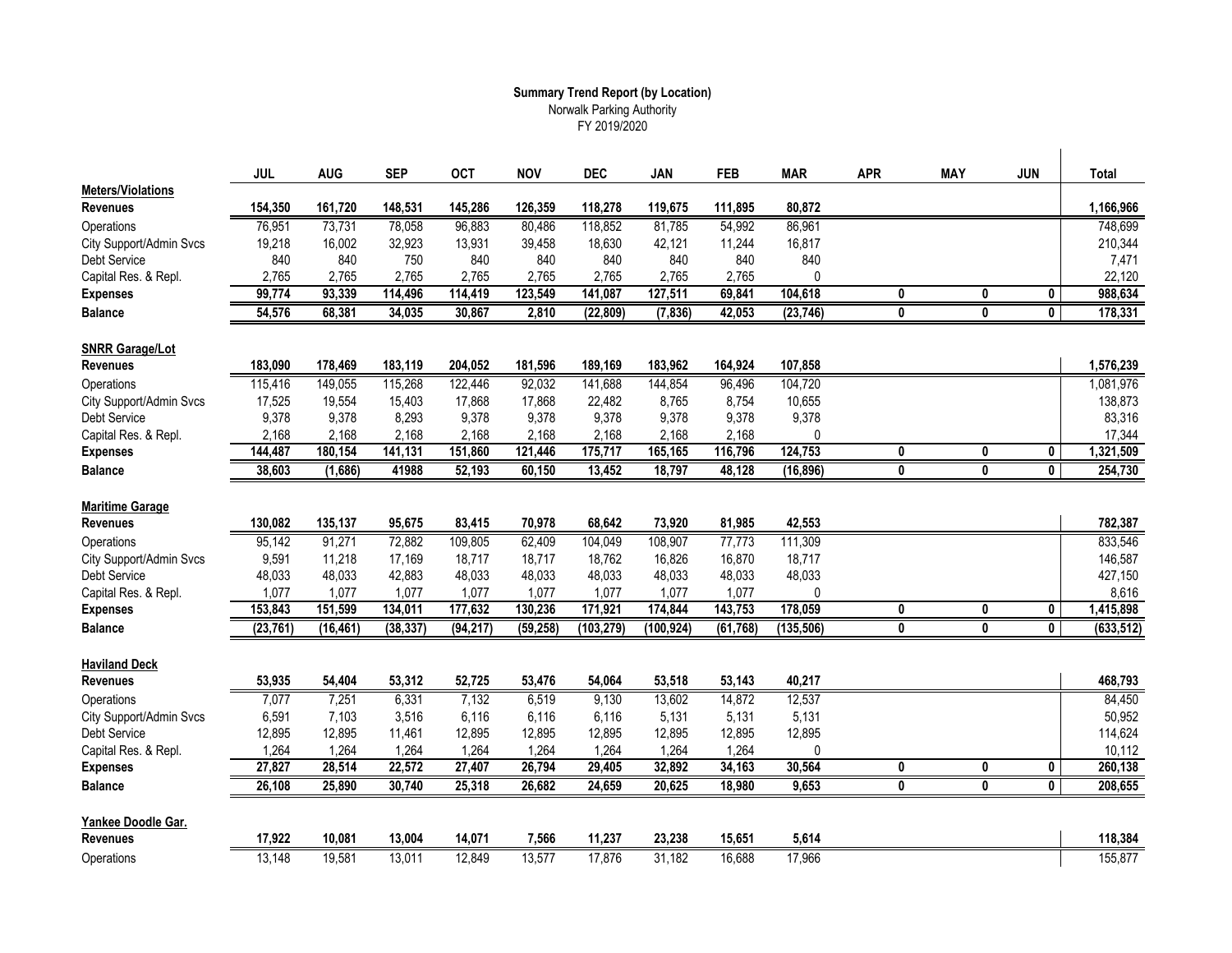### **Summary Trend Report (by Location)** Norwalk Parking Authority FY 2019/2020

|                         | <b>JUL</b> | <b>AUG</b>   | <b>SEP</b>   | <b>OCT</b> | <b>NOV</b> | <b>DEC</b>   | <b>JAN</b>   | <b>FEB</b> | <b>MAR</b>   | <b>APR</b>              | <b>MAY</b>              | <b>JUN</b>              | <b>Total</b> |
|-------------------------|------------|--------------|--------------|------------|------------|--------------|--------------|------------|--------------|-------------------------|-------------------------|-------------------------|--------------|
| City Support/Admin Svcs | 2,477      | 3,853        | 1,321        | 2,091      | 2,091      | 2,630        | 2,091        | 2,091      | 2,091        |                         |                         |                         | 20,737       |
| Debt Service            | 330        | 330          | 295          | 330        | 330        | 330          | 330          | 330        | 330          |                         |                         |                         | 2,939        |
| Capital Res. & Repl.    | 521        | 521          | 521          | 521        | 521        | 521          | 521          | 521        | 0            |                         |                         |                         | 4,168        |
| <b>Expenses</b>         | 16,476     | 24,285       | 15,149       | 15,792     | 16,520     | 21,357       | 34,124       | 19,630     | 20,387       | 0                       | 0                       | 0                       | 183,721      |
| <b>Balance</b>          | 1,446      | (14, 204)    | (2, 144)     | (1, 721)   | (8,954)    | (10, 120)    | (10, 887)    | (3, 979)   | (14, 773)    | 0                       | $\overline{\mathbf{0}}$ | 0                       | (65, 336)    |
| Webster Lot             |            |              |              |            |            |              |              |            |              |                         |                         |                         |              |
| Revenues                | 65,776     | 97,148       | 81,673       | 86,020     | 80,698     | 87,169       | 82,877       | 88,022     | 56,291       |                         |                         |                         | 725,675      |
| Operations              | 21,835     | 23,505       | 16,794       | 18,787     | 23,348     | 14,800       | 26,293       | 20,860     | 14,569       |                         |                         |                         | 180,791      |
| City Support/Admin Svcs | 7,601      | 8,499        | 3,760        | 7,311      | 7,311      | 7,311        | 6,171        | 6,171      | 6,171        |                         |                         |                         | 60,306       |
| Debt Service            | 4,937      | 4,937        | 4,403        | 4,937      | 4,937      | 4,937        | 4,937        | 4,937      | 4,937        |                         |                         |                         | 43,899       |
| Capital Res. & Repl.    | 1,525      | 1,525        | 1,525        | 1,525      | 1,525      | 1,525        | 1,525        | 1,525      | 0            |                         |                         |                         | 12,200       |
| <b>Expenses</b>         | 35,898     | 38,466       | 26,481       | 32,561     | 37,121     | 28,573       | 38,926       | 33,494     | 25,677       | 0                       | 0                       | 0                       | 297,196      |
| <b>Balance</b>          | 29,879     | 58,682       | 55,192       | 53,459     | 43,577     | 58,596       | 43,951       | 54,528     | 30,614       | 0                       | 0                       | $\mathbf{0}$            | 428,479      |
|                         |            |              |              |            |            |              |              |            |              |                         |                         |                         |              |
| North Water Lot         |            |              |              |            |            |              |              |            |              |                         |                         |                         |              |
| <b>Revenues</b>         | 22,168     | 22,998       | 17,612       | 15,359     | 16,465     | 16,160       | 15,368       | 15,390     | 5,872        |                         |                         |                         | 147,391      |
| Operations              | 5,528      | 7,236        | 5,445        | 6,526      | 5,226      | 7,754        | 4,054        | 5,904      | 4,662        |                         |                         |                         | 52,335       |
| City Support/Admin Svcs | 2,793      | 2,845        | 1,483        | 2,395      | 2,395      | 2,395        | 2,343        | 2,343      | 2,343        |                         |                         |                         | 21,335       |
| Debt Service            | 22         | 22           | 20           | 22         | 22         | 22           | 22           | 22         | 22           |                         |                         |                         | 196          |
| Capital Res. & Repl.    | 575        | 575          | 575          | 575        | 575        | 575          | 575          | 575        | $\mathbf 0$  |                         |                         |                         | 4,600        |
| <b>Expenses</b>         | 8,918      | 10,679       | 7,523        | 9,518      | 8,217      | 10,745       | 6,994        | 8,844      | 7,027        | 0                       | 0                       | 0                       | 78,465       |
| <b>Balance</b>          | 13,249     | 12,320       | 10,088       | 5,841      | 8,247      | 5,415        | 8,374        | 6,546      | (1, 155)     | 0                       | 0                       | 0                       | 68,925       |
| Wall St. Lot            |            |              |              |            |            |              |              |            |              |                         |                         |                         |              |
| <b>Revenues</b>         | 3,767      | 3,736        | 3,729        | 4,405      | 4,598      | 5,058        | 4,991        | 5,085      | 4,150        |                         |                         |                         | 39,519       |
| Operations              | 4,247      | 4,254        | 2,866        | 3,748      | 3,309      | 7,361        | 5,993        | 4,785      | 3,182        |                         |                         |                         | 39,744       |
| City Support/Admin Svcs | 1,844      | 1,857        | 984          | 1,557      | 1,557      | 1,557        | 1,557        | 1,557      | 1,557        |                         |                         |                         | 14,030       |
| <b>Debt Service</b>     | 0          | $\mathbf{0}$ | $\mathbf{0}$ | 0          | 0          | $\mathbf{0}$ | $\mathbf{0}$ | 0          | 0            |                         |                         |                         |              |
| Capital Res. & Repl.    | 384        | 384          | 384          | 384        | 384        | 384          | 384          | 384        | $\mathbf{0}$ |                         |                         |                         | 3,072        |
| <b>Expenses</b>         | 6,476      | 6,495        | 4,233        | 5,689      | 5,250      | 9,303        | 7,934        | 6,726      | 4,739        | 0                       | 0                       | $\overline{\mathbf{0}}$ | 56,846       |
| <b>Balance</b>          | (2,708)    | (2,759)      | (504)        | (1, 284)   | (653)      | (4, 244)     | (2, 943)     | (1,642)    | (589)        | $\overline{\mathbf{0}}$ | $\overline{\mathbf{0}}$ | $\overline{\mathbf{0}}$ | (17, 326)    |
|                         |            |              |              |            |            |              |              |            |              |                         |                         |                         |              |
| Main St. Lot            |            |              |              |            |            |              |              |            |              |                         |                         |                         |              |
| <b>Revenues</b>         | 5,639      | 4,279        | 5,233        | 8969       | 14,718     | 7,639        | 6,840        | 7,136      | 4,728        |                         |                         |                         | 65,181       |
| Operations              | 5,314      | 7,587        | 4,608        | 4987       | 3,819      | 5,235        | 5,348        | 4,066      | 2,239        |                         |                         |                         | 43,202       |
| City Support/Admin Svcs | 1,874      | 1,867        | 919          | 1575       | 1,575      | 1,575        | 1,522        | 1,575      | 1,522        |                         |                         |                         | 14,003       |
| <b>Debt Service</b>     | 0          | $\mathbf{0}$ | 0            | 0          | 0          | $\mathbf{0}$ | $\mathbf{0}$ | 0          | $\mathbf 0$  |                         |                         |                         | $\mathbf 0$  |
| Capital Res. & Repl.    | 375        | 375          | 375          | 375        | 375        | 375          | 375          | 375        | $\mathbf 0$  |                         |                         |                         | 3,000        |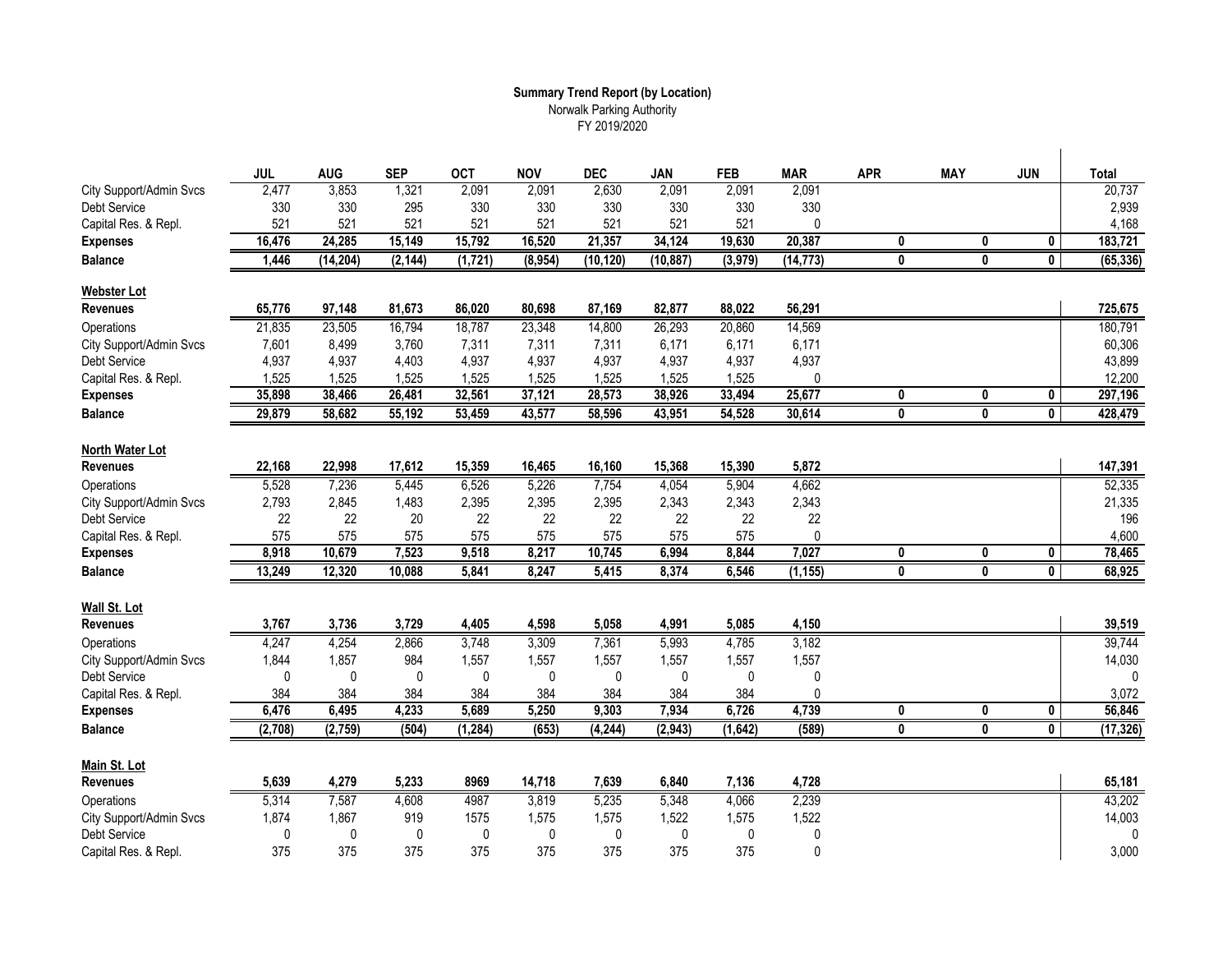## **Summary Trend Report (by Location)** Norwalk Parking Authority FY 2019/2020

| <b>Expenses</b>                | <b>JUL</b><br>7,563 | <b>AUG</b><br>9,829 | <b>SEP</b><br>5,901 | <b>OCT</b><br>6,936 | <b>NOV</b><br>5,769 | <b>DEC</b><br>7,185 | <b>JAN</b><br>7,245 | <b>FEB</b><br>6,016 | <b>MAR</b><br>3,761 | <b>APR</b><br>0 | <b>MAY</b><br>0 | <b>JUN</b><br>0         | <b>Total</b><br>60,205 |
|--------------------------------|---------------------|---------------------|---------------------|---------------------|---------------------|---------------------|---------------------|---------------------|---------------------|-----------------|-----------------|-------------------------|------------------------|
| <b>Balance</b>                 | (1, 924)            | (5, 550)            | (669)               | 2,032               | 8,950               | 455                 | (405)               | 1,121               | 967                 | 0               | $\bf{0}$        | $\overline{\mathbf{0}}$ | 4,976                  |
|                                |                     |                     |                     |                     |                     |                     |                     |                     |                     |                 |                 |                         |                        |
| <b>Belden Ave Library</b>      |                     |                     |                     |                     |                     |                     |                     |                     |                     |                 |                 |                         |                        |
| <b>Revenues</b>                | 136                 | 98                  | 122                 | 138                 | 80                  | 85                  | 114                 | 80                  | 18                  |                 |                 |                         | 871                    |
| Operations                     | 3,097               | 2,822               | 1,851               | 1,763               | 1,677               | 3,348               | 3,108               | 2,933               | 1,517               |                 |                 |                         | 22,114                 |
| City Support/Admin Svcs        | 448                 | 538                 | 239                 | 378                 | 378                 | 378                 | 378                 | 378                 | 378                 |                 |                 |                         | 3,493                  |
| Debt Service                   | 0                   | $\Omega$            | $\mathbf{0}$        | $\mathbf{0}$        | 0                   | $\mathbf{0}$        | $\Omega$            | $\Omega$            | $\Omega$            |                 |                 |                         | $\Omega$               |
| Capital Res. & Repl.           | 175                 | 175                 | 175                 | 175                 | 175                 | 175                 | 175                 | 175                 | $\Omega$            |                 |                 |                         | 1,400                  |
| <b>Expenses</b>                | 3,720               | 3,535               | 2,264               | 2,316               | 2,230               | 3,901               | 3,661               | 3,486               | 1,895               | 0               | 0               | 0                       | 27,007                 |
| <b>Balance</b>                 | (3, 584)            | (3, 436)            | (2, 143)            | (2, 179)            | (2, 150)            | (3,816)             | (3, 547)            | (3, 406)            | (1, 876)            | 0               | 0               | $\overline{\mathbf{0}}$ | (26, 137)              |
| <b>ENRR Lots</b>               |                     |                     |                     |                     |                     |                     |                     |                     |                     |                 |                 |                         |                        |
| <b>Revenues</b>                | 17,489              | 16,392              | 16,608              | 18,301              | 18,192              | 17,891              | 16,883              | 17,080              | 15,133              |                 |                 |                         | 153,968                |
| Operations                     | 3,666               | 5,018               | 3,570               | 4018                | 3,662               | 14,797              | 12,886              | 9,891               | 4,021               |                 |                 |                         | 61,528                 |
| City Support/Admin Svcs        | 1,933               | 1,946               | 1,031               | 1632                | 1,632               | 1,632               | 1,632               | 1,632               | 1,632               |                 |                 |                         | 14,705                 |
| Debt Service                   | 397                 | 397                 | 354                 | 397                 | 397                 | 397                 | 397                 | 397                 | 397                 |                 |                 |                         | 3,526                  |
| Capital Res. & Repl.           | 328                 | 328                 | 328                 | 328                 | 328                 | 328                 | 328                 | 328                 | $\mathbf 0$         |                 |                 |                         | 2,624                  |
| <b>Expenses</b>                | 6,323               | 7,689               | 5,283               | 6375                | 6,019               | 17,154              | 15,243              | 12,248              | 6,050               | 0               | 0               | 0                       | 82,383                 |
| <b>Balance</b>                 | 11,166              | 8,704               | 11,325              | 11,926              | 12,173              | 738                 | 1,640               | 4,832               | 9,083               | 0               | 0               | $\overline{\mathbf{0}}$ | 71,586                 |
|                                |                     |                     |                     |                     |                     |                     |                     |                     |                     |                 |                 |                         |                        |
| <b>Liberty Square Lot</b>      |                     |                     |                     |                     |                     |                     |                     |                     |                     |                 |                 |                         |                        |
| <b>Revenues</b>                | 3,533               | 3,465               | 3,550               | 3219                | 3,595               | 3,993               | 3,691               | 3,587               | 2,775               |                 |                 |                         | 31,408                 |
| Operations                     | 1,892               | 3,097               | 2,656               | 2447                | 2,072               | 3,861               | 5,620               | 3,052               | 2,095               |                 |                 |                         | 26,792                 |
| City Support/Admin Svcs        | 839                 | 1,009               | 448                 | 709                 | 709                 | 709                 | 709                 | 709                 | 709                 |                 |                 |                         | 6,549                  |
| Debt Service                   | 0                   | $\mathbf{0}$        | $\mathbf{0}$        |                     | 0                   | $\mathbf 0$         | $\Omega$            | 0                   | $\Omega$            |                 |                 |                         | $\Omega$               |
| Capital Res. & Repl.           | 93                  | 93                  | 93                  | 93                  | 93                  | 93                  | 93                  | 93                  | $\Omega$            |                 |                 |                         | 744                    |
| <b>Expenses</b>                | 2,825               | 4,198               | 3,196               | 3249                | 2,874               | 4,663               | 6,422               | 3,853               | 2,804               | 0               | 0               | 0                       | 34,085                 |
| <b>Balance</b>                 | 708                 | (734)               | 354                 | (30)                | 721                 | (670)               | (2, 731)            | (266)               | (29)                | 0               | $\bf{0}$        | $\overline{\mathbf{0}}$ | (2,678)                |
| <b>Revenues</b>                | 657,887             | 687,927             | 622,167             | 635,960             | 578,321             | 579,385             | 585,075             | 563,977             | 366,082             | $\mathbf{0}$    | $\mathbf{0}$    | $\mathbf{0}$            | 5,276,782              |
|                                |                     |                     |                     |                     |                     |                     |                     |                     |                     |                 |                 |                         |                        |
| <b>Operations</b>              | 353,312             | 394,407             | 323,338             | 391,390             | 298,135             | 448,751             | 443,632             | 312,312             | 365,778             | $\mathbf{0}$    | $\bf{0}$        | $\pmb{0}$               | 3,331,055              |
| <b>City Support/Admin Svcs</b> | 72,735              | 76,292              | 79,195              | 74,281              | 99,807              | 84,177              | 89,247              | 58,455              | 67,725              |                 |                 | $\mathbf{0}$            | 701,913                |
| <b>Debt Service</b>            | 76,833              | 76,833              | 68,459              | 76,833              | 76,833              | 76,833              | 76,833              | 76,833              | 76,833              |                 |                 | $\mathbf{0}$            | 683,121                |
| Capital Res. & Repl.           | 11,250              | 11,250              | 11,250              | 11,250              | 11,250              | 11,250              | 11,250              | 11,250              | $\mathbf{0}$        | 0               |                 | $\mathbf{0}$            | 90,000                 |
| <b>Expenses</b>                | 514,130             | 558,781             | 482,241             | 553,754             | 486,025             | 621,010             | 620,962             | 458,850             | 510,336             | $\mathbf{0}$    | $\mathbf{0}$    | $\mathbf{0}$            | 4,806,089              |
| <b>Fund Balance</b>            | 143,757             | 129,146             | 139,926             | 82,206              | 92,296              | (41, 625)           | (35, 887)           | 105,127             | (144, 253)          | $\mathbf{0}$    | $\mathbf{0}$    | 0                       | 470,693                |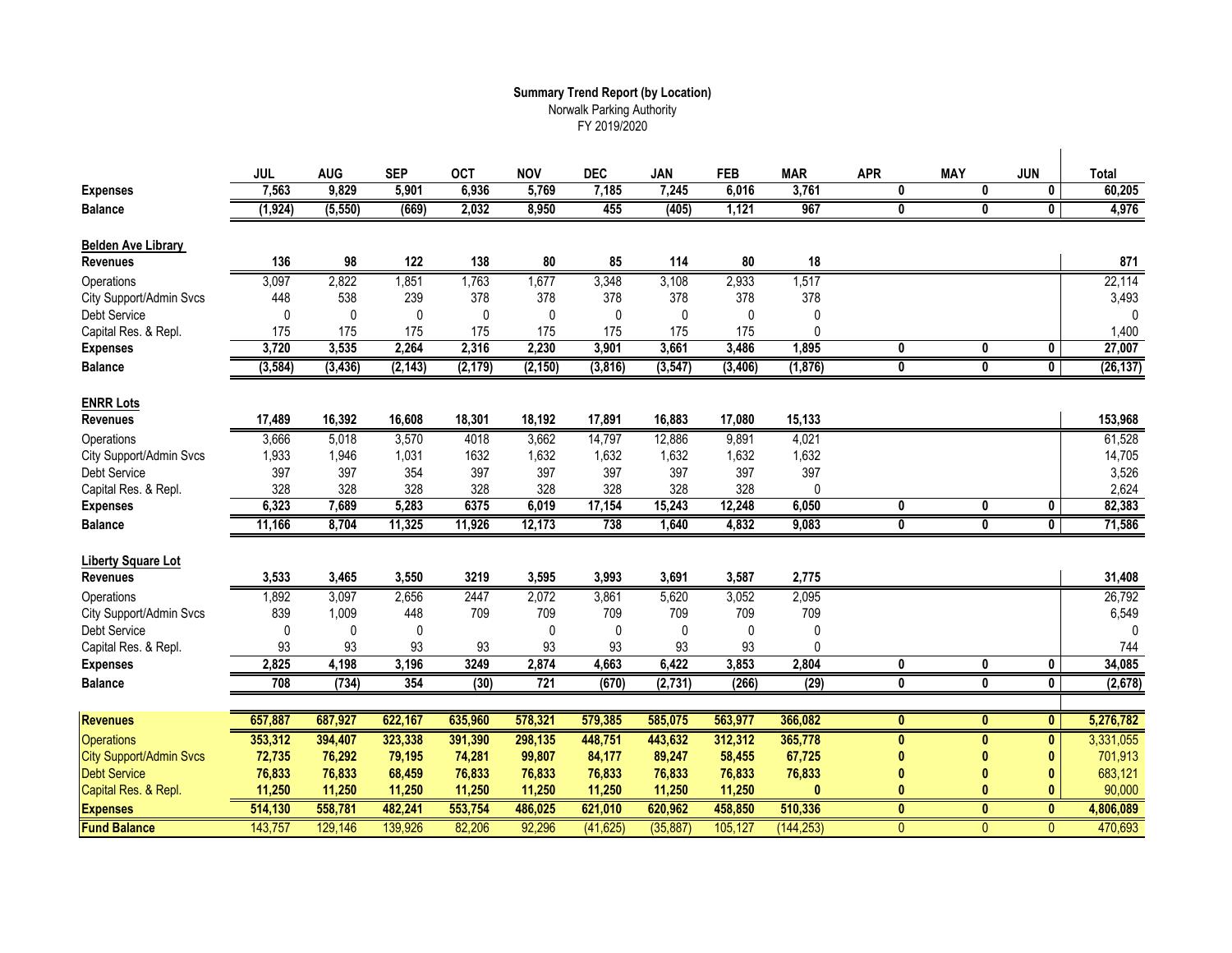#### **Summary Trend Report (by Location)**

Norwalk Parking Authority FY 2020/2021

|                          | <b>JUL</b>   | <b>AUG</b>   | <b>SEP</b>   | OCT          | <b>NOV</b>   | <b>DEC</b>   | JAN          | <b>FEB</b>   | <b>MAR</b>   | <b>APR</b>   | <b>MAY</b>              | <b>JUN</b>              | Total        | % of Rev. | % of Exp. |
|--------------------------|--------------|--------------|--------------|--------------|--------------|--------------|--------------|--------------|--------------|--------------|-------------------------|-------------------------|--------------|-----------|-----------|
| <b>Meters/Violations</b> |              |              |              |              |              |              |              |              |              |              |                         |                         |              |           |           |
| <b>Revenues</b>          | 131,722      | 93.092       | 89,294       | 78,773       | 48,627       | 45,729       | 60.969       | 53.403       | 102,744      |              |                         |                         | 704,350      |           |           |
| Operations               | 43,821       | 56.974       | 39.631       | 35,392       | 37,793       | 55,232       | 60.622       | 59.881       | 46,543       |              |                         |                         | 435.889      | 62%       | 75%       |
| City Support/Admin Svcs  | 44,321       | 17,431       | 17,431       | 17,431       | 17,431       | (9,876)      | 17,431       | 17,431       | 1,970        |              |                         |                         | 141,003      | 20%       | 24%       |
| Debt Service             | 214          | 214          | 214          | 214          | 214          | 214          | 214          | 214          | 432          |              |                         |                         | 2,144        | 0%        | $0\%$     |
| Capital Res. & Repl.     | $\Omega$     | 0            |              |              |              |              | 0            | $\mathbf{0}$ | $\mathbf{0}$ |              |                         |                         | 0            | 0%        | $0\%$     |
| <b>Expenses</b>          | 88,357       | 74,620       | 57,276       | 53,038       | 55,438       | 45,570       | 78,268       | 77,526       | 48,945       | 0            | 0                       | 0                       | 579,037      |           |           |
| <b>Balance</b>           | 43.365       | 18,472       | 32,018       | 25,735       | (6, 811)     | 159          | (17, 299)    | (24, 123)    | 53,799       | $\mathbf{0}$ | $\overline{\mathbf{0}}$ | $\overline{0}$          | 125,313      | 18%       |           |
|                          |              |              |              |              |              |              |              |              |              |              |                         |                         |              | 100%      | 100%      |
| <b>SNRR Garage/Lot</b>   |              |              |              |              |              |              |              |              |              |              |                         |                         |              |           |           |
| <b>Revenues</b>          | 70,736       | 69,826       | 66,688       | 64,961       | 61,062       | 58,618       | 55,222       | 56,414       | 59,084       |              |                         |                         | 562,611      |           |           |
| Operations               | 108.761      | 82.255       | 78.356       | 98.646       | 95.396       | 78.973       | 101.572      | 113.847      | 80.178       |              |                         |                         | 837.983      | 149%      | 81%       |
| City Support/Admin Svcs  | 18,498       | 18,498       | 18,498       | 18,498       | 18,498       | (16, 337)    | 9,168        | 9,168        | 24,999       |              |                         |                         | 119,490      | 21%       | 12%       |
| Debt Service             | 7,527        | 7,527        | 7,527        | 7,527        | 7,527        | 7,527        | 7,527        | 7,527        | 15,278       |              |                         |                         | 75,495       | 13%       | 7%        |
| Capital Res. & Repl.     | $\mathbf{0}$ | 0            | $\mathbf{0}$ | $\mathbf{0}$ | $\mathbf 0$  | $\mathbf{0}$ | $\mathbf 0$  | $\mathbf{0}$ | $\mathbf{0}$ |              |                         |                         | $\mathbf{0}$ | 0%        | $0\%$     |
| <b>Expenses</b>          | 134,787      | 108,280      | 104,382      | 124,671      | 121,421      | 70,163       | 118,267      | 130,542      | 120,455      | 0            | 0                       | 0                       | 1,032,968    |           |           |
| <b>Balance</b>           | (64, 051)    | (38, 454)    | (37, 693)    | (59, 710)    | (60, 359.43) | (11, 546)    | (63, 045)    | (74, 128)    | (61, 370)    | $\mathbf{0}$ | 0                       | $\mathbf{0}$            | (470, 357)   | $-84%$    |           |
|                          |              |              |              |              |              |              |              |              |              |              |                         |                         |              | 100%      | 100%      |
| <b>Maritime Garage</b>   |              |              |              |              |              |              |              |              |              |              |                         |                         |              |           |           |
| <b>Revenues</b>          | 52,170       | 60,966       | 51,345       | 44,223       | 40,623       | 42,784       | 56,395       | 58,009       | 74,661       |              |                         |                         | 481,176      |           |           |
| Operations               | 64.483       | 57.946       | 51.132       | 75,363       | 71.882       | 66.818       | 73,792       | 78.877       | 71,466       |              |                         |                         | 611.758      | 127%      | 52%       |
| City Support/Admin Svcs  | 19,068       | 19,068       | 19,068       | 19,068       | 19,068       | (49, 626)    | 4,532        | 4,532        | 21,851       |              |                         |                         | 76,628       | 16%       | 7%        |
| Debt Service             | 47,754       | 47,754       | 47,754       | 47,754       | 47,754       | 47,754       | 47,754       | 47,754       | 97,321       |              |                         |                         | 479,354      | 100%      | 41%       |
| Capital Res. & Repl.     | $\mathbf{0}$ | $\mathbf{0}$ | $\mathbf{0}$ | $\Omega$     | $\mathbf{0}$ | $\Omega$     | $\mathbf{0}$ | $\mathbf{0}$ | $\mathbf{0}$ |              |                         |                         | $\mathbf{0}$ | 0%        | 0%        |
| <b>Expenses</b>          | 131,305      | 124,768      | 117,954      | 142,185      | 138,704      | 64,947       | 126,078      | 131,163      | 190,637      | 0            | 0                       | 0                       | 1,167,740    |           |           |
| <b>Balance</b>           | (79, 135)    | (63, 802)    | (66, 609)    | (97, 962)    | (98, 082)    | (22, 162)    | (69, 683)    | (73, 154)    | (115, 976)   | $\mathbf{0}$ | $\mathbf{0}$            | $\mathbf{0}$            | (686, 564)   | -143%     |           |
|                          |              |              |              |              |              |              |              |              |              |              |                         |                         |              | 100%      | 100%      |
| <b>Haviland Deck</b>     |              |              |              |              |              |              |              |              |              |              |                         |                         |              |           |           |
| <b>Revenues</b>          | 47,130       | 51,069       | 41,252       | 54,938       | 34,963       | 47,496       | 43,809       | 40,412       | 51,835       |              |                         |                         | 412,903      |           |           |
| Operations               | 5.322        | 6.761        | 6.087        | 9.742        | 6.572        | 11.622       | 5.441        | 19.810       | 11.439       |              |                         |                         | 82.796       | 20%       | 32%       |
| City Support/Admin Svcs  | 6,377        | 6,377        | 6,377        | 6,377        | 6,377        | 1,946        | 5,367        | 5,367        | 7,005        |              |                         |                         | 51,570       | 12%       | 20%       |
| Debt Service             | 12,566       | 12,566       | 12,566       | 12,566       | 12,566       | 12,566       | 12,566       | 12,566       | 24,802       |              |                         |                         | 125,332      | 30%       | 48%       |
| Capital Res. & Repl.     | $\mathbf{0}$ |              |              |              | $\mathbf{0}$ | $\mathbf{0}$ | $\mathbf{0}$ | $\mathbf{0}$ |              |              |                         |                         | $\mathbf{0}$ | 0%        | 0%        |
| <b>Expenses</b>          | 24,265       | 25,704       | 25,030       | 28,685       | 25,516       | 26,134       | 23,375       | 37,744       | 43,245       | 0            | 0                       | $\mathbf 0$             | 259,698      |           |           |
| <b>Balance</b>           | 22,864       | 25,365       | 16,222       | 26,252       | 9,447        | 21,362       | 20,434       | 2,669        | 8,589        | $\mathbf{0}$ | $\mathbf{0}$            | $\overline{0}$          | 153,204      | 37%       |           |
|                          |              |              |              |              |              |              |              |              |              |              |                         |                         |              | 100%      | 100%      |
| Yankee Doodle Gar.       |              |              |              |              |              |              |              |              |              |              |                         |                         |              |           |           |
| <b>Revenues</b>          | 4,522        | 37,637       | 3,488        | 6,550        | 7,333        | 11,036       | 12,392       | 11,450       | 14,062       |              |                         |                         | 108,471      |           |           |
| Operations               | 18.566       | 18.484       | 15,249       | 13.726       | 15,430       | 20.159       | 23.808       | 33.778       | 20,427       |              |                         |                         | 179.628      | 166%      | 86%       |
| City Support/Admin Svcs  | 3,581        | 3,581        | 3,581        | 3,581        | 3,581        | 3,581        | 2,188        | 2,188        | 2,188        |              |                         |                         | 28,046       | 26%       | 14%       |
| Debt Service             | $\mathbf 0$  | 0            | $\mathbf 0$  | 0            | $\mathbf 0$  | $\mathbf{0}$ | $\pmb{0}$    | 0            | $\mathbf 0$  |              |                         |                         | <sup>0</sup> | 0%        | 0%        |
| Capital Res. & Repl.     | $\Omega$     | $\mathbf{0}$ | $\mathbf{0}$ | $\mathbf{0}$ | $\mathbf 0$  | $\Omega$     | $\mathbf{0}$ | $\mathbf{0}$ | $\Omega$     |              |                         |                         | 0            | 0%        | 0%        |
| <b>Expenses</b>          | 22,147       | 22,065       | 18,829       | 17,307       | 19,011       | 23,739       | 25,996       | 35,966       | 22,614       | 0            | 0                       | $\mathbf 0$             | 207,674      |           |           |
| <b>Balance</b>           | (17, 624)    | 15,573       | (15, 342)    | (10, 756)    | (11, 678)    | (12, 703)    | (13, 604)    | (24, 516)    | (8, 552)     | $\mathbf{0}$ | $\overline{0}$          | $\overline{\mathbf{0}}$ | (99, 204)    | $-91%$    |           |
|                          |              |              |              |              |              |              |              |              |              |              |                         |                         |              | 100%      | 100%      |
|                          |              |              |              |              |              |              |              |              |              |              |                         |                         |              |           |           |
| <b>Webster Lot</b>       |              |              |              |              |              |              |              |              |              |              |                         |                         |              |           |           |
| <b>Revenues</b>          | 29,234       | 31,401       | 41,167       | 21,230       | 24,555       | 26,428       | 24,902       | 24,762       | 29,845       |              |                         |                         | 253,523      |           |           |
| Operations               | 5.669        | 7.174        | 7.183        | 11.257       | 6.655        | 22.049       | 5.665        | 32.289       | 26.249       |              |                         |                         | 124.189      | 49%       | 60%       |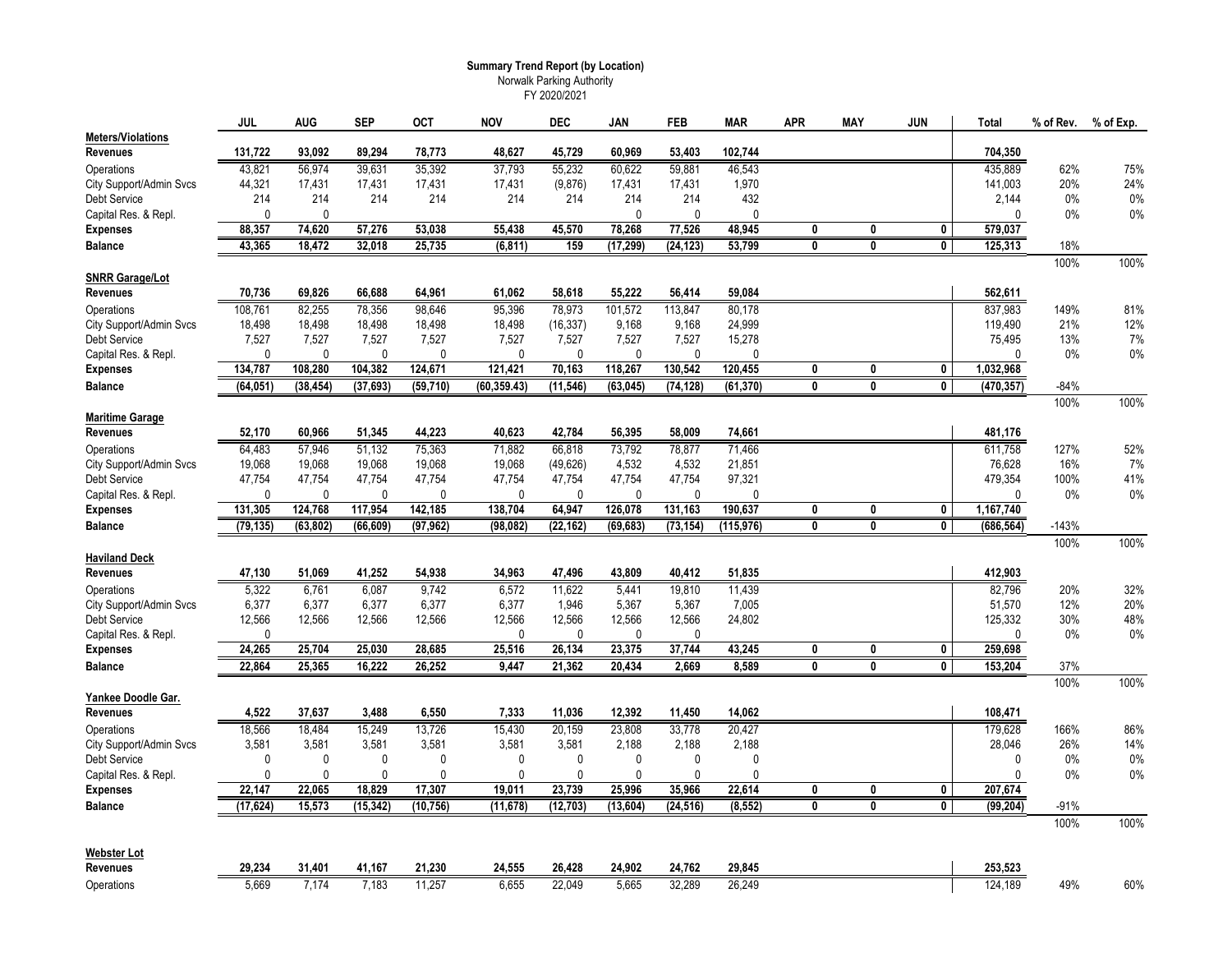# **Summary Trend Report (by Location)**

Norwalk Parking Authority FY 2020/2021

| 7,624<br>7,624<br>7,624<br>7,624<br>1,906<br>6,455<br>6,455<br>7,787<br>60,720<br>24%<br>30%<br>City Support/Admin Svcs<br>7,624<br>Debt Service<br>2,087<br>2,087<br>2,087<br>2,087<br>2,087<br>2,087<br>2,087<br>2,087<br>4,214<br>20,908<br>8%<br>10%<br>Capital Res. & Repl.<br>$\mathbf{0}$<br>$\mathbf{0}$<br>$\mathbf{0}$<br>$\mathbf 0$<br>$\mathbf 0$<br>$\mathbf{0}$<br>0%<br>$\mathbf{0}$<br>$\mathbf 0$<br>$\mathbf{0}$<br>$\mathbf 0$<br>0%<br>15,379<br>16,884<br>16,893<br>20,967<br>16,365<br>26,042<br>14,207<br>40,831<br>38,249<br>0<br>0<br>$\mathbf{0}$<br>205,818<br><b>Expenses</b><br>14,517<br>24,274<br>263<br>8,190<br>10.695<br>47,706<br>13,855<br>386<br>(16,069)<br>(8, 404)<br>$\overline{\mathbf{0}}$<br><b>Balance</b><br>0<br>0<br>19%<br>100%<br>100%<br>North Water Lot<br><b>Revenues</b><br>13,566<br>14,678<br>13,055<br>12,389<br>8,035<br>8,459<br>9,758<br>8,744<br>12,491<br>101,175<br>5,378<br>54,331<br>5,258<br>5,100<br>4,752<br>7,410<br>4,230<br>5,391<br>11,868<br>4,944<br>54%<br>71%<br>Operations<br>22%<br>29%<br>City Support/Admin Svcs<br>2,504<br>2,504<br>2,504<br>2,504<br>2,504<br>2,272<br>2,451<br>2,451<br>2,645<br>22,340<br>Debt Service<br>$\mathbf{0}$<br>$\mathbf 0$<br>0%<br>0%<br>$\Omega$<br>$\mathbf{0}$<br>0<br>$\mathbf{0}$<br>$\mathbf{0}$<br>0<br>$\Omega$<br>$\Omega$<br>Capital Res. & Repl.<br>$\mathbf{0}$<br>$\mathbf{0}$<br>$\mathbf{0}$<br>0<br>$\mathbf{0}$<br>$\mathbf{0}$<br>0%<br>0%<br>$\mathbf{0}$<br>$\Omega$<br>$\Omega$<br>0<br>7,762<br>7,604<br>7,256<br>9,914<br>6,734<br>7,650<br>7,842<br>14,319<br>7,590<br>76,671<br><b>Expenses</b><br>0<br>0<br>0<br>$\overline{0}$<br>$\overline{0}$<br>$\overline{\mathbf{0}}$<br>5.804<br>7,074<br>5,800<br>2,475<br>1,301<br>809<br>1,916<br>(5, 575)<br>4,901<br>24,504<br><b>Balance</b><br>24%<br>100%<br>100%<br>Wall St. Lot<br>3,415<br>3,376<br>3,503<br>3,939<br>3,289<br>3,892<br>3,786<br>3,520<br>4,313<br>33,033<br><b>Revenues</b><br>819<br>1,227<br>2,157<br>4,079<br>1,286<br>4,916<br>28,464<br>1,145<br>1,664<br>11,170<br>86%<br>66%<br>Operations<br>34%<br>1,629<br>1,629<br>1,629<br>1,629<br>1,629<br>1,629<br>1,629<br>1,629<br>1,629<br>14,663<br>44%<br>City Support/Admin Svcs<br>$\pmb{0}$<br>$\mathbf 0$<br>$\pmb{0}$<br>Debt Service<br>0<br>$\mathbf{0}$<br>$\mathbf{0}$<br>0<br>0<br>$\mathbf{0}$<br>0%<br>0%<br>$\mathbf{0}$<br>$\mathbf{0}$<br>0<br>Capital Res. & Repl.<br>0<br>$\mathbf 0$<br>$\Omega$<br>$\Omega$<br>$\mathbf 0$<br>$\mathbf 0$<br>$\Omega$<br>$0\%$<br>$\mathbf{0}$<br>0%<br>2,448<br>2,775<br>3,786<br>3,293<br>2,916<br>6,546<br>43,127<br>2,857<br>5,708<br>12,800<br>0<br>0<br>0<br><b>Expenses</b><br>968<br>519<br>729<br>153<br>(4)<br>(1, 816)<br>870<br>(9, 280)<br>(2, 233)<br>0<br>$\mathbf{0}$<br>0<br>(10, 094)<br>$-31%$<br><b>Balance</b><br>100%<br>100%<br>Main St. Lot<br><b>Revenues</b><br>3,883<br>4,519<br>4,569<br>4,474<br>4,123<br>4,075<br>4,517<br>6,466<br>3,107<br>39,734<br>28,664<br>1,001<br>1,393<br>2,348<br>1,772<br>3,894<br>1,543<br>10,214<br>5,019<br>1,478<br>72%<br>66%<br>Operations<br>37%<br>34%<br>City Support/Admin Svcs<br>1,646<br>1,646<br>1,646<br>1,646<br>1,646<br>1,391<br>1,592<br>1,592<br>1,739<br>14,546<br>Debt Service<br>$\Omega$<br>$\mathbf 0$<br>$\mathbf 0$<br>$\mathbf{0}$<br>$\mathbf{0}$<br>$\mathbf 0$<br>$\mathbf 0$<br>$\mathbf 0$<br>$\mathbf{0}$<br>0%<br>$0\%$<br>$\mathbf{0}$<br>$0\%$<br>Capital Res. & Repl.<br>$\Omega$<br>$\mathbf{0}$<br>$\mathbf{0}$<br>$\Omega$<br>$\Omega$<br>0<br>0<br>$\mathbf{0}$<br>$\Omega$<br>0%<br>$\mathbf{0}$<br>3,125<br>3,995<br>6,757<br>43,210<br>2,648<br>3,040<br>3,419<br>5,286<br>3,136<br>11,806<br>0<br>0<br>0<br><b>Expenses</b><br>574<br>939<br>(292)<br>$\overline{\mathbf{0}}$<br>$\overline{0}$<br>$\overline{\mathbf{0}}$<br>(3, 477)<br>460<br>844<br>1.395<br>1,056<br>(1, 163)<br>(7, 289)<br>$-9%$<br><b>Balance</b><br>100%<br>100%<br><b>Belden Ave Library</b><br>Revenues<br>0<br>0<br>0<br>0<br>0<br>0<br>$\mathbf{0}$<br>0<br>0<br>$\mathbf{0}$<br>3,609<br>1,691<br>1,680<br>1,276<br>2,829<br>9,000<br>88%<br>Operations<br>1,638<br>1,751<br>3,421<br>26,895<br>#DIV/0!<br>395<br>395<br>395<br>395<br>395<br>395<br>395<br>395<br>12%<br>395<br>3,559<br>#DIV/0!<br>City Support/Admin Svcs<br>$\mathbf{0}$<br>$\mathbf{0}$<br>$\mathbf 0$<br>$\mathbf{0}$<br>$\mathbf 0$<br>$\pmb{0}$<br>$\mathbf{0}$<br>#DIV/0!<br>$0\%$<br>Debt Service<br>$\mathbf{0}$<br>0<br>Capital Res. & Repl.<br>0<br>0<br>$\mathbf 0$<br>$\mathbf{0}$<br>0<br>$\Omega$<br>#DIV/0!<br>0%<br>$\mathbf 0$<br>3,225<br>3,816<br>2,033<br>2,086<br>2,076<br>2,146<br>1,672<br>4,005<br>9,396<br>30,454<br><b>Expenses</b><br>0<br>0<br>0<br>(4,005)<br>(3, 225)<br>(9, 396)<br>(3, 816)<br>$\overline{\mathbf{0}}$<br>(2, 033)<br>(2,086)<br>(2,076)<br>(2, 146)<br>(1,672)<br>$\overline{\mathbf{0}}$<br>$\overline{\mathbf{0}}$<br>(30, 454)<br>#DIV/0!<br><b>Balance</b><br>100%<br>#DIV/0!<br><b>ENRR Lots</b><br>9,103<br><b>Revenues</b><br>11,164<br>10,584<br>9,887<br>9,548<br>9,192<br>8,081<br>7,242<br>7,177<br>81,978<br>4.204<br>3.227<br>5,139<br>2,562<br>12,387<br>2.850<br>24,933<br>10.849<br>69,524<br>3,373<br>85%<br>82%<br>Operations<br>1,708<br>1,708<br>19%<br>18%<br>City Support/Admin Svcs<br>1,708<br>1,708<br>1,708<br>1,708<br>1,708<br>1,708<br>1,708<br>15,368<br>$\mathbf{0}$<br>$\mathbf{0}$<br>$\Omega$<br>$\mathbf 0$<br>$\mathbf{0}$<br>$\mathbf{0}$<br>0%<br>0%<br>Debt Service<br>$\Omega$<br>$\Omega$<br>$\Omega$<br>$\mathbf{0}$<br>Capital Res. & Repl.<br>0<br>$\mathbf{0}$<br>$\mathbf{0}$<br>$\Omega$<br>$\mathbf{0}$<br>0<br>0<br>$\mathbf{0}$<br>$\mathbf{0}$<br>0%<br>0%<br>$\Omega$ | <b>JUL</b> | AUG | <b>SEP</b> | <b>OCT</b> | <b>NOV</b> | <b>DEC</b> | JAN | FEB | <b>MAR</b> | <b>APR</b> | <b>MAY</b> | <b>JUN</b> | Total | % of Rev. | % of Exp. |
|-----------------------------------------------------------------------------------------------------------------------------------------------------------------------------------------------------------------------------------------------------------------------------------------------------------------------------------------------------------------------------------------------------------------------------------------------------------------------------------------------------------------------------------------------------------------------------------------------------------------------------------------------------------------------------------------------------------------------------------------------------------------------------------------------------------------------------------------------------------------------------------------------------------------------------------------------------------------------------------------------------------------------------------------------------------------------------------------------------------------------------------------------------------------------------------------------------------------------------------------------------------------------------------------------------------------------------------------------------------------------------------------------------------------------------------------------------------------------------------------------------------------------------------------------------------------------------------------------------------------------------------------------------------------------------------------------------------------------------------------------------------------------------------------------------------------------------------------------------------------------------------------------------------------------------------------------------------------------------------------------------------------------------------------------------------------------------------------------------------------------------------------------------------------------------------------------------------------------------------------------------------------------------------------------------------------------------------------------------------------------------------------------------------------------------------------------------------------------------------------------------------------------------------------------------------------------------------------------------------------------------------------------------------------------------------------------------------------------------------------------------------------------------------------------------------------------------------------------------------------------------------------------------------------------------------------------------------------------------------------------------------------------------------------------------------------------------------------------------------------------------------------------------------------------------------------------------------------------------------------------------------------------------------------------------------------------------------------------------------------------------------------------------------------------------------------------------------------------------------------------------------------------------------------------------------------------------------------------------------------------------------------------------------------------------------------------------------------------------------------------------------------------------------------------------------------------------------------------------------------------------------------------------------------------------------------------------------------------------------------------------------------------------------------------------------------------------------------------------------------------------------------------------------------------------------------------------------------------------------------------------------------------------------------------------------------------------------------------------------------------------------------------------------------------------------------------------------------------------------------------------------------------------------------------------------------------------------------------------------------------------------------------------------------------------------------------------------------------------------------------------------------------------------------------------------------------------------------------------------------------------------------------------------------------------------------------------------------------------------------------------------------------------------------------------------------------------------------------------------------------------------------------------------------------------------------------------------------------------------------------------------------------------------------------------------------------------------------------------------------------------------------------------------------------------------------------------------------------------------------------------------------------------------------------------------------------------------------------------------------------------------------------------------------------------------------------------------------------------------------------------------|------------|-----|------------|------------|------------|------------|-----|-----|------------|------------|------------|------------|-------|-----------|-----------|
|                                                                                                                                                                                                                                                                                                                                                                                                                                                                                                                                                                                                                                                                                                                                                                                                                                                                                                                                                                                                                                                                                                                                                                                                                                                                                                                                                                                                                                                                                                                                                                                                                                                                                                                                                                                                                                                                                                                                                                                                                                                                                                                                                                                                                                                                                                                                                                                                                                                                                                                                                                                                                                                                                                                                                                                                                                                                                                                                                                                                                                                                                                                                                                                                                                                                                                                                                                                                                                                                                                                                                                                                                                                                                                                                                                                                                                                                                                                                                                                                                                                                                                                                                                                                                                                                                                                                                                                                                                                                                                                                                                                                                                                                                                                                                                                                                                                                                                                                                                                                                                                                                                                                                                                                                                                                                                                                                                                                                                                                                                                                                                                                                                                                                                                                                           |            |     |            |            |            |            |     |     |            |            |            |            |       |           |           |
|                                                                                                                                                                                                                                                                                                                                                                                                                                                                                                                                                                                                                                                                                                                                                                                                                                                                                                                                                                                                                                                                                                                                                                                                                                                                                                                                                                                                                                                                                                                                                                                                                                                                                                                                                                                                                                                                                                                                                                                                                                                                                                                                                                                                                                                                                                                                                                                                                                                                                                                                                                                                                                                                                                                                                                                                                                                                                                                                                                                                                                                                                                                                                                                                                                                                                                                                                                                                                                                                                                                                                                                                                                                                                                                                                                                                                                                                                                                                                                                                                                                                                                                                                                                                                                                                                                                                                                                                                                                                                                                                                                                                                                                                                                                                                                                                                                                                                                                                                                                                                                                                                                                                                                                                                                                                                                                                                                                                                                                                                                                                                                                                                                                                                                                                                           |            |     |            |            |            |            |     |     |            |            |            |            |       |           |           |
|                                                                                                                                                                                                                                                                                                                                                                                                                                                                                                                                                                                                                                                                                                                                                                                                                                                                                                                                                                                                                                                                                                                                                                                                                                                                                                                                                                                                                                                                                                                                                                                                                                                                                                                                                                                                                                                                                                                                                                                                                                                                                                                                                                                                                                                                                                                                                                                                                                                                                                                                                                                                                                                                                                                                                                                                                                                                                                                                                                                                                                                                                                                                                                                                                                                                                                                                                                                                                                                                                                                                                                                                                                                                                                                                                                                                                                                                                                                                                                                                                                                                                                                                                                                                                                                                                                                                                                                                                                                                                                                                                                                                                                                                                                                                                                                                                                                                                                                                                                                                                                                                                                                                                                                                                                                                                                                                                                                                                                                                                                                                                                                                                                                                                                                                                           |            |     |            |            |            |            |     |     |            |            |            |            |       |           |           |
|                                                                                                                                                                                                                                                                                                                                                                                                                                                                                                                                                                                                                                                                                                                                                                                                                                                                                                                                                                                                                                                                                                                                                                                                                                                                                                                                                                                                                                                                                                                                                                                                                                                                                                                                                                                                                                                                                                                                                                                                                                                                                                                                                                                                                                                                                                                                                                                                                                                                                                                                                                                                                                                                                                                                                                                                                                                                                                                                                                                                                                                                                                                                                                                                                                                                                                                                                                                                                                                                                                                                                                                                                                                                                                                                                                                                                                                                                                                                                                                                                                                                                                                                                                                                                                                                                                                                                                                                                                                                                                                                                                                                                                                                                                                                                                                                                                                                                                                                                                                                                                                                                                                                                                                                                                                                                                                                                                                                                                                                                                                                                                                                                                                                                                                                                           |            |     |            |            |            |            |     |     |            |            |            |            |       |           |           |
|                                                                                                                                                                                                                                                                                                                                                                                                                                                                                                                                                                                                                                                                                                                                                                                                                                                                                                                                                                                                                                                                                                                                                                                                                                                                                                                                                                                                                                                                                                                                                                                                                                                                                                                                                                                                                                                                                                                                                                                                                                                                                                                                                                                                                                                                                                                                                                                                                                                                                                                                                                                                                                                                                                                                                                                                                                                                                                                                                                                                                                                                                                                                                                                                                                                                                                                                                                                                                                                                                                                                                                                                                                                                                                                                                                                                                                                                                                                                                                                                                                                                                                                                                                                                                                                                                                                                                                                                                                                                                                                                                                                                                                                                                                                                                                                                                                                                                                                                                                                                                                                                                                                                                                                                                                                                                                                                                                                                                                                                                                                                                                                                                                                                                                                                                           |            |     |            |            |            |            |     |     |            |            |            |            |       |           |           |
|                                                                                                                                                                                                                                                                                                                                                                                                                                                                                                                                                                                                                                                                                                                                                                                                                                                                                                                                                                                                                                                                                                                                                                                                                                                                                                                                                                                                                                                                                                                                                                                                                                                                                                                                                                                                                                                                                                                                                                                                                                                                                                                                                                                                                                                                                                                                                                                                                                                                                                                                                                                                                                                                                                                                                                                                                                                                                                                                                                                                                                                                                                                                                                                                                                                                                                                                                                                                                                                                                                                                                                                                                                                                                                                                                                                                                                                                                                                                                                                                                                                                                                                                                                                                                                                                                                                                                                                                                                                                                                                                                                                                                                                                                                                                                                                                                                                                                                                                                                                                                                                                                                                                                                                                                                                                                                                                                                                                                                                                                                                                                                                                                                                                                                                                                           |            |     |            |            |            |            |     |     |            |            |            |            |       |           |           |
|                                                                                                                                                                                                                                                                                                                                                                                                                                                                                                                                                                                                                                                                                                                                                                                                                                                                                                                                                                                                                                                                                                                                                                                                                                                                                                                                                                                                                                                                                                                                                                                                                                                                                                                                                                                                                                                                                                                                                                                                                                                                                                                                                                                                                                                                                                                                                                                                                                                                                                                                                                                                                                                                                                                                                                                                                                                                                                                                                                                                                                                                                                                                                                                                                                                                                                                                                                                                                                                                                                                                                                                                                                                                                                                                                                                                                                                                                                                                                                                                                                                                                                                                                                                                                                                                                                                                                                                                                                                                                                                                                                                                                                                                                                                                                                                                                                                                                                                                                                                                                                                                                                                                                                                                                                                                                                                                                                                                                                                                                                                                                                                                                                                                                                                                                           |            |     |            |            |            |            |     |     |            |            |            |            |       |           |           |
|                                                                                                                                                                                                                                                                                                                                                                                                                                                                                                                                                                                                                                                                                                                                                                                                                                                                                                                                                                                                                                                                                                                                                                                                                                                                                                                                                                                                                                                                                                                                                                                                                                                                                                                                                                                                                                                                                                                                                                                                                                                                                                                                                                                                                                                                                                                                                                                                                                                                                                                                                                                                                                                                                                                                                                                                                                                                                                                                                                                                                                                                                                                                                                                                                                                                                                                                                                                                                                                                                                                                                                                                                                                                                                                                                                                                                                                                                                                                                                                                                                                                                                                                                                                                                                                                                                                                                                                                                                                                                                                                                                                                                                                                                                                                                                                                                                                                                                                                                                                                                                                                                                                                                                                                                                                                                                                                                                                                                                                                                                                                                                                                                                                                                                                                                           |            |     |            |            |            |            |     |     |            |            |            |            |       |           |           |
|                                                                                                                                                                                                                                                                                                                                                                                                                                                                                                                                                                                                                                                                                                                                                                                                                                                                                                                                                                                                                                                                                                                                                                                                                                                                                                                                                                                                                                                                                                                                                                                                                                                                                                                                                                                                                                                                                                                                                                                                                                                                                                                                                                                                                                                                                                                                                                                                                                                                                                                                                                                                                                                                                                                                                                                                                                                                                                                                                                                                                                                                                                                                                                                                                                                                                                                                                                                                                                                                                                                                                                                                                                                                                                                                                                                                                                                                                                                                                                                                                                                                                                                                                                                                                                                                                                                                                                                                                                                                                                                                                                                                                                                                                                                                                                                                                                                                                                                                                                                                                                                                                                                                                                                                                                                                                                                                                                                                                                                                                                                                                                                                                                                                                                                                                           |            |     |            |            |            |            |     |     |            |            |            |            |       |           |           |
|                                                                                                                                                                                                                                                                                                                                                                                                                                                                                                                                                                                                                                                                                                                                                                                                                                                                                                                                                                                                                                                                                                                                                                                                                                                                                                                                                                                                                                                                                                                                                                                                                                                                                                                                                                                                                                                                                                                                                                                                                                                                                                                                                                                                                                                                                                                                                                                                                                                                                                                                                                                                                                                                                                                                                                                                                                                                                                                                                                                                                                                                                                                                                                                                                                                                                                                                                                                                                                                                                                                                                                                                                                                                                                                                                                                                                                                                                                                                                                                                                                                                                                                                                                                                                                                                                                                                                                                                                                                                                                                                                                                                                                                                                                                                                                                                                                                                                                                                                                                                                                                                                                                                                                                                                                                                                                                                                                                                                                                                                                                                                                                                                                                                                                                                                           |            |     |            |            |            |            |     |     |            |            |            |            |       |           |           |
|                                                                                                                                                                                                                                                                                                                                                                                                                                                                                                                                                                                                                                                                                                                                                                                                                                                                                                                                                                                                                                                                                                                                                                                                                                                                                                                                                                                                                                                                                                                                                                                                                                                                                                                                                                                                                                                                                                                                                                                                                                                                                                                                                                                                                                                                                                                                                                                                                                                                                                                                                                                                                                                                                                                                                                                                                                                                                                                                                                                                                                                                                                                                                                                                                                                                                                                                                                                                                                                                                                                                                                                                                                                                                                                                                                                                                                                                                                                                                                                                                                                                                                                                                                                                                                                                                                                                                                                                                                                                                                                                                                                                                                                                                                                                                                                                                                                                                                                                                                                                                                                                                                                                                                                                                                                                                                                                                                                                                                                                                                                                                                                                                                                                                                                                                           |            |     |            |            |            |            |     |     |            |            |            |            |       |           |           |
|                                                                                                                                                                                                                                                                                                                                                                                                                                                                                                                                                                                                                                                                                                                                                                                                                                                                                                                                                                                                                                                                                                                                                                                                                                                                                                                                                                                                                                                                                                                                                                                                                                                                                                                                                                                                                                                                                                                                                                                                                                                                                                                                                                                                                                                                                                                                                                                                                                                                                                                                                                                                                                                                                                                                                                                                                                                                                                                                                                                                                                                                                                                                                                                                                                                                                                                                                                                                                                                                                                                                                                                                                                                                                                                                                                                                                                                                                                                                                                                                                                                                                                                                                                                                                                                                                                                                                                                                                                                                                                                                                                                                                                                                                                                                                                                                                                                                                                                                                                                                                                                                                                                                                                                                                                                                                                                                                                                                                                                                                                                                                                                                                                                                                                                                                           |            |     |            |            |            |            |     |     |            |            |            |            |       |           |           |
|                                                                                                                                                                                                                                                                                                                                                                                                                                                                                                                                                                                                                                                                                                                                                                                                                                                                                                                                                                                                                                                                                                                                                                                                                                                                                                                                                                                                                                                                                                                                                                                                                                                                                                                                                                                                                                                                                                                                                                                                                                                                                                                                                                                                                                                                                                                                                                                                                                                                                                                                                                                                                                                                                                                                                                                                                                                                                                                                                                                                                                                                                                                                                                                                                                                                                                                                                                                                                                                                                                                                                                                                                                                                                                                                                                                                                                                                                                                                                                                                                                                                                                                                                                                                                                                                                                                                                                                                                                                                                                                                                                                                                                                                                                                                                                                                                                                                                                                                                                                                                                                                                                                                                                                                                                                                                                                                                                                                                                                                                                                                                                                                                                                                                                                                                           |            |     |            |            |            |            |     |     |            |            |            |            |       |           |           |
|                                                                                                                                                                                                                                                                                                                                                                                                                                                                                                                                                                                                                                                                                                                                                                                                                                                                                                                                                                                                                                                                                                                                                                                                                                                                                                                                                                                                                                                                                                                                                                                                                                                                                                                                                                                                                                                                                                                                                                                                                                                                                                                                                                                                                                                                                                                                                                                                                                                                                                                                                                                                                                                                                                                                                                                                                                                                                                                                                                                                                                                                                                                                                                                                                                                                                                                                                                                                                                                                                                                                                                                                                                                                                                                                                                                                                                                                                                                                                                                                                                                                                                                                                                                                                                                                                                                                                                                                                                                                                                                                                                                                                                                                                                                                                                                                                                                                                                                                                                                                                                                                                                                                                                                                                                                                                                                                                                                                                                                                                                                                                                                                                                                                                                                                                           |            |     |            |            |            |            |     |     |            |            |            |            |       |           |           |
|                                                                                                                                                                                                                                                                                                                                                                                                                                                                                                                                                                                                                                                                                                                                                                                                                                                                                                                                                                                                                                                                                                                                                                                                                                                                                                                                                                                                                                                                                                                                                                                                                                                                                                                                                                                                                                                                                                                                                                                                                                                                                                                                                                                                                                                                                                                                                                                                                                                                                                                                                                                                                                                                                                                                                                                                                                                                                                                                                                                                                                                                                                                                                                                                                                                                                                                                                                                                                                                                                                                                                                                                                                                                                                                                                                                                                                                                                                                                                                                                                                                                                                                                                                                                                                                                                                                                                                                                                                                                                                                                                                                                                                                                                                                                                                                                                                                                                                                                                                                                                                                                                                                                                                                                                                                                                                                                                                                                                                                                                                                                                                                                                                                                                                                                                           |            |     |            |            |            |            |     |     |            |            |            |            |       |           |           |
|                                                                                                                                                                                                                                                                                                                                                                                                                                                                                                                                                                                                                                                                                                                                                                                                                                                                                                                                                                                                                                                                                                                                                                                                                                                                                                                                                                                                                                                                                                                                                                                                                                                                                                                                                                                                                                                                                                                                                                                                                                                                                                                                                                                                                                                                                                                                                                                                                                                                                                                                                                                                                                                                                                                                                                                                                                                                                                                                                                                                                                                                                                                                                                                                                                                                                                                                                                                                                                                                                                                                                                                                                                                                                                                                                                                                                                                                                                                                                                                                                                                                                                                                                                                                                                                                                                                                                                                                                                                                                                                                                                                                                                                                                                                                                                                                                                                                                                                                                                                                                                                                                                                                                                                                                                                                                                                                                                                                                                                                                                                                                                                                                                                                                                                                                           |            |     |            |            |            |            |     |     |            |            |            |            |       |           |           |
|                                                                                                                                                                                                                                                                                                                                                                                                                                                                                                                                                                                                                                                                                                                                                                                                                                                                                                                                                                                                                                                                                                                                                                                                                                                                                                                                                                                                                                                                                                                                                                                                                                                                                                                                                                                                                                                                                                                                                                                                                                                                                                                                                                                                                                                                                                                                                                                                                                                                                                                                                                                                                                                                                                                                                                                                                                                                                                                                                                                                                                                                                                                                                                                                                                                                                                                                                                                                                                                                                                                                                                                                                                                                                                                                                                                                                                                                                                                                                                                                                                                                                                                                                                                                                                                                                                                                                                                                                                                                                                                                                                                                                                                                                                                                                                                                                                                                                                                                                                                                                                                                                                                                                                                                                                                                                                                                                                                                                                                                                                                                                                                                                                                                                                                                                           |            |     |            |            |            |            |     |     |            |            |            |            |       |           |           |
|                                                                                                                                                                                                                                                                                                                                                                                                                                                                                                                                                                                                                                                                                                                                                                                                                                                                                                                                                                                                                                                                                                                                                                                                                                                                                                                                                                                                                                                                                                                                                                                                                                                                                                                                                                                                                                                                                                                                                                                                                                                                                                                                                                                                                                                                                                                                                                                                                                                                                                                                                                                                                                                                                                                                                                                                                                                                                                                                                                                                                                                                                                                                                                                                                                                                                                                                                                                                                                                                                                                                                                                                                                                                                                                                                                                                                                                                                                                                                                                                                                                                                                                                                                                                                                                                                                                                                                                                                                                                                                                                                                                                                                                                                                                                                                                                                                                                                                                                                                                                                                                                                                                                                                                                                                                                                                                                                                                                                                                                                                                                                                                                                                                                                                                                                           |            |     |            |            |            |            |     |     |            |            |            |            |       |           |           |
|                                                                                                                                                                                                                                                                                                                                                                                                                                                                                                                                                                                                                                                                                                                                                                                                                                                                                                                                                                                                                                                                                                                                                                                                                                                                                                                                                                                                                                                                                                                                                                                                                                                                                                                                                                                                                                                                                                                                                                                                                                                                                                                                                                                                                                                                                                                                                                                                                                                                                                                                                                                                                                                                                                                                                                                                                                                                                                                                                                                                                                                                                                                                                                                                                                                                                                                                                                                                                                                                                                                                                                                                                                                                                                                                                                                                                                                                                                                                                                                                                                                                                                                                                                                                                                                                                                                                                                                                                                                                                                                                                                                                                                                                                                                                                                                                                                                                                                                                                                                                                                                                                                                                                                                                                                                                                                                                                                                                                                                                                                                                                                                                                                                                                                                                                           |            |     |            |            |            |            |     |     |            |            |            |            |       |           |           |
|                                                                                                                                                                                                                                                                                                                                                                                                                                                                                                                                                                                                                                                                                                                                                                                                                                                                                                                                                                                                                                                                                                                                                                                                                                                                                                                                                                                                                                                                                                                                                                                                                                                                                                                                                                                                                                                                                                                                                                                                                                                                                                                                                                                                                                                                                                                                                                                                                                                                                                                                                                                                                                                                                                                                                                                                                                                                                                                                                                                                                                                                                                                                                                                                                                                                                                                                                                                                                                                                                                                                                                                                                                                                                                                                                                                                                                                                                                                                                                                                                                                                                                                                                                                                                                                                                                                                                                                                                                                                                                                                                                                                                                                                                                                                                                                                                                                                                                                                                                                                                                                                                                                                                                                                                                                                                                                                                                                                                                                                                                                                                                                                                                                                                                                                                           |            |     |            |            |            |            |     |     |            |            |            |            |       |           |           |
|                                                                                                                                                                                                                                                                                                                                                                                                                                                                                                                                                                                                                                                                                                                                                                                                                                                                                                                                                                                                                                                                                                                                                                                                                                                                                                                                                                                                                                                                                                                                                                                                                                                                                                                                                                                                                                                                                                                                                                                                                                                                                                                                                                                                                                                                                                                                                                                                                                                                                                                                                                                                                                                                                                                                                                                                                                                                                                                                                                                                                                                                                                                                                                                                                                                                                                                                                                                                                                                                                                                                                                                                                                                                                                                                                                                                                                                                                                                                                                                                                                                                                                                                                                                                                                                                                                                                                                                                                                                                                                                                                                                                                                                                                                                                                                                                                                                                                                                                                                                                                                                                                                                                                                                                                                                                                                                                                                                                                                                                                                                                                                                                                                                                                                                                                           |            |     |            |            |            |            |     |     |            |            |            |            |       |           |           |
|                                                                                                                                                                                                                                                                                                                                                                                                                                                                                                                                                                                                                                                                                                                                                                                                                                                                                                                                                                                                                                                                                                                                                                                                                                                                                                                                                                                                                                                                                                                                                                                                                                                                                                                                                                                                                                                                                                                                                                                                                                                                                                                                                                                                                                                                                                                                                                                                                                                                                                                                                                                                                                                                                                                                                                                                                                                                                                                                                                                                                                                                                                                                                                                                                                                                                                                                                                                                                                                                                                                                                                                                                                                                                                                                                                                                                                                                                                                                                                                                                                                                                                                                                                                                                                                                                                                                                                                                                                                                                                                                                                                                                                                                                                                                                                                                                                                                                                                                                                                                                                                                                                                                                                                                                                                                                                                                                                                                                                                                                                                                                                                                                                                                                                                                                           |            |     |            |            |            |            |     |     |            |            |            |            |       |           |           |
|                                                                                                                                                                                                                                                                                                                                                                                                                                                                                                                                                                                                                                                                                                                                                                                                                                                                                                                                                                                                                                                                                                                                                                                                                                                                                                                                                                                                                                                                                                                                                                                                                                                                                                                                                                                                                                                                                                                                                                                                                                                                                                                                                                                                                                                                                                                                                                                                                                                                                                                                                                                                                                                                                                                                                                                                                                                                                                                                                                                                                                                                                                                                                                                                                                                                                                                                                                                                                                                                                                                                                                                                                                                                                                                                                                                                                                                                                                                                                                                                                                                                                                                                                                                                                                                                                                                                                                                                                                                                                                                                                                                                                                                                                                                                                                                                                                                                                                                                                                                                                                                                                                                                                                                                                                                                                                                                                                                                                                                                                                                                                                                                                                                                                                                                                           |            |     |            |            |            |            |     |     |            |            |            |            |       |           |           |
|                                                                                                                                                                                                                                                                                                                                                                                                                                                                                                                                                                                                                                                                                                                                                                                                                                                                                                                                                                                                                                                                                                                                                                                                                                                                                                                                                                                                                                                                                                                                                                                                                                                                                                                                                                                                                                                                                                                                                                                                                                                                                                                                                                                                                                                                                                                                                                                                                                                                                                                                                                                                                                                                                                                                                                                                                                                                                                                                                                                                                                                                                                                                                                                                                                                                                                                                                                                                                                                                                                                                                                                                                                                                                                                                                                                                                                                                                                                                                                                                                                                                                                                                                                                                                                                                                                                                                                                                                                                                                                                                                                                                                                                                                                                                                                                                                                                                                                                                                                                                                                                                                                                                                                                                                                                                                                                                                                                                                                                                                                                                                                                                                                                                                                                                                           |            |     |            |            |            |            |     |     |            |            |            |            |       |           |           |
|                                                                                                                                                                                                                                                                                                                                                                                                                                                                                                                                                                                                                                                                                                                                                                                                                                                                                                                                                                                                                                                                                                                                                                                                                                                                                                                                                                                                                                                                                                                                                                                                                                                                                                                                                                                                                                                                                                                                                                                                                                                                                                                                                                                                                                                                                                                                                                                                                                                                                                                                                                                                                                                                                                                                                                                                                                                                                                                                                                                                                                                                                                                                                                                                                                                                                                                                                                                                                                                                                                                                                                                                                                                                                                                                                                                                                                                                                                                                                                                                                                                                                                                                                                                                                                                                                                                                                                                                                                                                                                                                                                                                                                                                                                                                                                                                                                                                                                                                                                                                                                                                                                                                                                                                                                                                                                                                                                                                                                                                                                                                                                                                                                                                                                                                                           |            |     |            |            |            |            |     |     |            |            |            |            |       |           |           |
|                                                                                                                                                                                                                                                                                                                                                                                                                                                                                                                                                                                                                                                                                                                                                                                                                                                                                                                                                                                                                                                                                                                                                                                                                                                                                                                                                                                                                                                                                                                                                                                                                                                                                                                                                                                                                                                                                                                                                                                                                                                                                                                                                                                                                                                                                                                                                                                                                                                                                                                                                                                                                                                                                                                                                                                                                                                                                                                                                                                                                                                                                                                                                                                                                                                                                                                                                                                                                                                                                                                                                                                                                                                                                                                                                                                                                                                                                                                                                                                                                                                                                                                                                                                                                                                                                                                                                                                                                                                                                                                                                                                                                                                                                                                                                                                                                                                                                                                                                                                                                                                                                                                                                                                                                                                                                                                                                                                                                                                                                                                                                                                                                                                                                                                                                           |            |     |            |            |            |            |     |     |            |            |            |            |       |           |           |
|                                                                                                                                                                                                                                                                                                                                                                                                                                                                                                                                                                                                                                                                                                                                                                                                                                                                                                                                                                                                                                                                                                                                                                                                                                                                                                                                                                                                                                                                                                                                                                                                                                                                                                                                                                                                                                                                                                                                                                                                                                                                                                                                                                                                                                                                                                                                                                                                                                                                                                                                                                                                                                                                                                                                                                                                                                                                                                                                                                                                                                                                                                                                                                                                                                                                                                                                                                                                                                                                                                                                                                                                                                                                                                                                                                                                                                                                                                                                                                                                                                                                                                                                                                                                                                                                                                                                                                                                                                                                                                                                                                                                                                                                                                                                                                                                                                                                                                                                                                                                                                                                                                                                                                                                                                                                                                                                                                                                                                                                                                                                                                                                                                                                                                                                                           |            |     |            |            |            |            |     |     |            |            |            |            |       |           |           |
|                                                                                                                                                                                                                                                                                                                                                                                                                                                                                                                                                                                                                                                                                                                                                                                                                                                                                                                                                                                                                                                                                                                                                                                                                                                                                                                                                                                                                                                                                                                                                                                                                                                                                                                                                                                                                                                                                                                                                                                                                                                                                                                                                                                                                                                                                                                                                                                                                                                                                                                                                                                                                                                                                                                                                                                                                                                                                                                                                                                                                                                                                                                                                                                                                                                                                                                                                                                                                                                                                                                                                                                                                                                                                                                                                                                                                                                                                                                                                                                                                                                                                                                                                                                                                                                                                                                                                                                                                                                                                                                                                                                                                                                                                                                                                                                                                                                                                                                                                                                                                                                                                                                                                                                                                                                                                                                                                                                                                                                                                                                                                                                                                                                                                                                                                           |            |     |            |            |            |            |     |     |            |            |            |            |       |           |           |
|                                                                                                                                                                                                                                                                                                                                                                                                                                                                                                                                                                                                                                                                                                                                                                                                                                                                                                                                                                                                                                                                                                                                                                                                                                                                                                                                                                                                                                                                                                                                                                                                                                                                                                                                                                                                                                                                                                                                                                                                                                                                                                                                                                                                                                                                                                                                                                                                                                                                                                                                                                                                                                                                                                                                                                                                                                                                                                                                                                                                                                                                                                                                                                                                                                                                                                                                                                                                                                                                                                                                                                                                                                                                                                                                                                                                                                                                                                                                                                                                                                                                                                                                                                                                                                                                                                                                                                                                                                                                                                                                                                                                                                                                                                                                                                                                                                                                                                                                                                                                                                                                                                                                                                                                                                                                                                                                                                                                                                                                                                                                                                                                                                                                                                                                                           |            |     |            |            |            |            |     |     |            |            |            |            |       |           |           |
|                                                                                                                                                                                                                                                                                                                                                                                                                                                                                                                                                                                                                                                                                                                                                                                                                                                                                                                                                                                                                                                                                                                                                                                                                                                                                                                                                                                                                                                                                                                                                                                                                                                                                                                                                                                                                                                                                                                                                                                                                                                                                                                                                                                                                                                                                                                                                                                                                                                                                                                                                                                                                                                                                                                                                                                                                                                                                                                                                                                                                                                                                                                                                                                                                                                                                                                                                                                                                                                                                                                                                                                                                                                                                                                                                                                                                                                                                                                                                                                                                                                                                                                                                                                                                                                                                                                                                                                                                                                                                                                                                                                                                                                                                                                                                                                                                                                                                                                                                                                                                                                                                                                                                                                                                                                                                                                                                                                                                                                                                                                                                                                                                                                                                                                                                           |            |     |            |            |            |            |     |     |            |            |            |            |       |           |           |
|                                                                                                                                                                                                                                                                                                                                                                                                                                                                                                                                                                                                                                                                                                                                                                                                                                                                                                                                                                                                                                                                                                                                                                                                                                                                                                                                                                                                                                                                                                                                                                                                                                                                                                                                                                                                                                                                                                                                                                                                                                                                                                                                                                                                                                                                                                                                                                                                                                                                                                                                                                                                                                                                                                                                                                                                                                                                                                                                                                                                                                                                                                                                                                                                                                                                                                                                                                                                                                                                                                                                                                                                                                                                                                                                                                                                                                                                                                                                                                                                                                                                                                                                                                                                                                                                                                                                                                                                                                                                                                                                                                                                                                                                                                                                                                                                                                                                                                                                                                                                                                                                                                                                                                                                                                                                                                                                                                                                                                                                                                                                                                                                                                                                                                                                                           |            |     |            |            |            |            |     |     |            |            |            |            |       |           |           |
|                                                                                                                                                                                                                                                                                                                                                                                                                                                                                                                                                                                                                                                                                                                                                                                                                                                                                                                                                                                                                                                                                                                                                                                                                                                                                                                                                                                                                                                                                                                                                                                                                                                                                                                                                                                                                                                                                                                                                                                                                                                                                                                                                                                                                                                                                                                                                                                                                                                                                                                                                                                                                                                                                                                                                                                                                                                                                                                                                                                                                                                                                                                                                                                                                                                                                                                                                                                                                                                                                                                                                                                                                                                                                                                                                                                                                                                                                                                                                                                                                                                                                                                                                                                                                                                                                                                                                                                                                                                                                                                                                                                                                                                                                                                                                                                                                                                                                                                                                                                                                                                                                                                                                                                                                                                                                                                                                                                                                                                                                                                                                                                                                                                                                                                                                           |            |     |            |            |            |            |     |     |            |            |            |            |       |           |           |
|                                                                                                                                                                                                                                                                                                                                                                                                                                                                                                                                                                                                                                                                                                                                                                                                                                                                                                                                                                                                                                                                                                                                                                                                                                                                                                                                                                                                                                                                                                                                                                                                                                                                                                                                                                                                                                                                                                                                                                                                                                                                                                                                                                                                                                                                                                                                                                                                                                                                                                                                                                                                                                                                                                                                                                                                                                                                                                                                                                                                                                                                                                                                                                                                                                                                                                                                                                                                                                                                                                                                                                                                                                                                                                                                                                                                                                                                                                                                                                                                                                                                                                                                                                                                                                                                                                                                                                                                                                                                                                                                                                                                                                                                                                                                                                                                                                                                                                                                                                                                                                                                                                                                                                                                                                                                                                                                                                                                                                                                                                                                                                                                                                                                                                                                                           |            |     |            |            |            |            |     |     |            |            |            |            |       |           |           |
|                                                                                                                                                                                                                                                                                                                                                                                                                                                                                                                                                                                                                                                                                                                                                                                                                                                                                                                                                                                                                                                                                                                                                                                                                                                                                                                                                                                                                                                                                                                                                                                                                                                                                                                                                                                                                                                                                                                                                                                                                                                                                                                                                                                                                                                                                                                                                                                                                                                                                                                                                                                                                                                                                                                                                                                                                                                                                                                                                                                                                                                                                                                                                                                                                                                                                                                                                                                                                                                                                                                                                                                                                                                                                                                                                                                                                                                                                                                                                                                                                                                                                                                                                                                                                                                                                                                                                                                                                                                                                                                                                                                                                                                                                                                                                                                                                                                                                                                                                                                                                                                                                                                                                                                                                                                                                                                                                                                                                                                                                                                                                                                                                                                                                                                                                           |            |     |            |            |            |            |     |     |            |            |            |            |       |           |           |
|                                                                                                                                                                                                                                                                                                                                                                                                                                                                                                                                                                                                                                                                                                                                                                                                                                                                                                                                                                                                                                                                                                                                                                                                                                                                                                                                                                                                                                                                                                                                                                                                                                                                                                                                                                                                                                                                                                                                                                                                                                                                                                                                                                                                                                                                                                                                                                                                                                                                                                                                                                                                                                                                                                                                                                                                                                                                                                                                                                                                                                                                                                                                                                                                                                                                                                                                                                                                                                                                                                                                                                                                                                                                                                                                                                                                                                                                                                                                                                                                                                                                                                                                                                                                                                                                                                                                                                                                                                                                                                                                                                                                                                                                                                                                                                                                                                                                                                                                                                                                                                                                                                                                                                                                                                                                                                                                                                                                                                                                                                                                                                                                                                                                                                                                                           |            |     |            |            |            |            |     |     |            |            |            |            |       |           |           |
|                                                                                                                                                                                                                                                                                                                                                                                                                                                                                                                                                                                                                                                                                                                                                                                                                                                                                                                                                                                                                                                                                                                                                                                                                                                                                                                                                                                                                                                                                                                                                                                                                                                                                                                                                                                                                                                                                                                                                                                                                                                                                                                                                                                                                                                                                                                                                                                                                                                                                                                                                                                                                                                                                                                                                                                                                                                                                                                                                                                                                                                                                                                                                                                                                                                                                                                                                                                                                                                                                                                                                                                                                                                                                                                                                                                                                                                                                                                                                                                                                                                                                                                                                                                                                                                                                                                                                                                                                                                                                                                                                                                                                                                                                                                                                                                                                                                                                                                                                                                                                                                                                                                                                                                                                                                                                                                                                                                                                                                                                                                                                                                                                                                                                                                                                           |            |     |            |            |            |            |     |     |            |            |            |            |       |           |           |
|                                                                                                                                                                                                                                                                                                                                                                                                                                                                                                                                                                                                                                                                                                                                                                                                                                                                                                                                                                                                                                                                                                                                                                                                                                                                                                                                                                                                                                                                                                                                                                                                                                                                                                                                                                                                                                                                                                                                                                                                                                                                                                                                                                                                                                                                                                                                                                                                                                                                                                                                                                                                                                                                                                                                                                                                                                                                                                                                                                                                                                                                                                                                                                                                                                                                                                                                                                                                                                                                                                                                                                                                                                                                                                                                                                                                                                                                                                                                                                                                                                                                                                                                                                                                                                                                                                                                                                                                                                                                                                                                                                                                                                                                                                                                                                                                                                                                                                                                                                                                                                                                                                                                                                                                                                                                                                                                                                                                                                                                                                                                                                                                                                                                                                                                                           |            |     |            |            |            |            |     |     |            |            |            |            |       |           |           |
|                                                                                                                                                                                                                                                                                                                                                                                                                                                                                                                                                                                                                                                                                                                                                                                                                                                                                                                                                                                                                                                                                                                                                                                                                                                                                                                                                                                                                                                                                                                                                                                                                                                                                                                                                                                                                                                                                                                                                                                                                                                                                                                                                                                                                                                                                                                                                                                                                                                                                                                                                                                                                                                                                                                                                                                                                                                                                                                                                                                                                                                                                                                                                                                                                                                                                                                                                                                                                                                                                                                                                                                                                                                                                                                                                                                                                                                                                                                                                                                                                                                                                                                                                                                                                                                                                                                                                                                                                                                                                                                                                                                                                                                                                                                                                                                                                                                                                                                                                                                                                                                                                                                                                                                                                                                                                                                                                                                                                                                                                                                                                                                                                                                                                                                                                           |            |     |            |            |            |            |     |     |            |            |            |            |       |           |           |
|                                                                                                                                                                                                                                                                                                                                                                                                                                                                                                                                                                                                                                                                                                                                                                                                                                                                                                                                                                                                                                                                                                                                                                                                                                                                                                                                                                                                                                                                                                                                                                                                                                                                                                                                                                                                                                                                                                                                                                                                                                                                                                                                                                                                                                                                                                                                                                                                                                                                                                                                                                                                                                                                                                                                                                                                                                                                                                                                                                                                                                                                                                                                                                                                                                                                                                                                                                                                                                                                                                                                                                                                                                                                                                                                                                                                                                                                                                                                                                                                                                                                                                                                                                                                                                                                                                                                                                                                                                                                                                                                                                                                                                                                                                                                                                                                                                                                                                                                                                                                                                                                                                                                                                                                                                                                                                                                                                                                                                                                                                                                                                                                                                                                                                                                                           |            |     |            |            |            |            |     |     |            |            |            |            |       |           |           |
|                                                                                                                                                                                                                                                                                                                                                                                                                                                                                                                                                                                                                                                                                                                                                                                                                                                                                                                                                                                                                                                                                                                                                                                                                                                                                                                                                                                                                                                                                                                                                                                                                                                                                                                                                                                                                                                                                                                                                                                                                                                                                                                                                                                                                                                                                                                                                                                                                                                                                                                                                                                                                                                                                                                                                                                                                                                                                                                                                                                                                                                                                                                                                                                                                                                                                                                                                                                                                                                                                                                                                                                                                                                                                                                                                                                                                                                                                                                                                                                                                                                                                                                                                                                                                                                                                                                                                                                                                                                                                                                                                                                                                                                                                                                                                                                                                                                                                                                                                                                                                                                                                                                                                                                                                                                                                                                                                                                                                                                                                                                                                                                                                                                                                                                                                           |            |     |            |            |            |            |     |     |            |            |            |            |       |           |           |
|                                                                                                                                                                                                                                                                                                                                                                                                                                                                                                                                                                                                                                                                                                                                                                                                                                                                                                                                                                                                                                                                                                                                                                                                                                                                                                                                                                                                                                                                                                                                                                                                                                                                                                                                                                                                                                                                                                                                                                                                                                                                                                                                                                                                                                                                                                                                                                                                                                                                                                                                                                                                                                                                                                                                                                                                                                                                                                                                                                                                                                                                                                                                                                                                                                                                                                                                                                                                                                                                                                                                                                                                                                                                                                                                                                                                                                                                                                                                                                                                                                                                                                                                                                                                                                                                                                                                                                                                                                                                                                                                                                                                                                                                                                                                                                                                                                                                                                                                                                                                                                                                                                                                                                                                                                                                                                                                                                                                                                                                                                                                                                                                                                                                                                                                                           |            |     |            |            |            |            |     |     |            |            |            |            |       |           |           |
|                                                                                                                                                                                                                                                                                                                                                                                                                                                                                                                                                                                                                                                                                                                                                                                                                                                                                                                                                                                                                                                                                                                                                                                                                                                                                                                                                                                                                                                                                                                                                                                                                                                                                                                                                                                                                                                                                                                                                                                                                                                                                                                                                                                                                                                                                                                                                                                                                                                                                                                                                                                                                                                                                                                                                                                                                                                                                                                                                                                                                                                                                                                                                                                                                                                                                                                                                                                                                                                                                                                                                                                                                                                                                                                                                                                                                                                                                                                                                                                                                                                                                                                                                                                                                                                                                                                                                                                                                                                                                                                                                                                                                                                                                                                                                                                                                                                                                                                                                                                                                                                                                                                                                                                                                                                                                                                                                                                                                                                                                                                                                                                                                                                                                                                                                           |            |     |            |            |            |            |     |     |            |            |            |            |       |           |           |
|                                                                                                                                                                                                                                                                                                                                                                                                                                                                                                                                                                                                                                                                                                                                                                                                                                                                                                                                                                                                                                                                                                                                                                                                                                                                                                                                                                                                                                                                                                                                                                                                                                                                                                                                                                                                                                                                                                                                                                                                                                                                                                                                                                                                                                                                                                                                                                                                                                                                                                                                                                                                                                                                                                                                                                                                                                                                                                                                                                                                                                                                                                                                                                                                                                                                                                                                                                                                                                                                                                                                                                                                                                                                                                                                                                                                                                                                                                                                                                                                                                                                                                                                                                                                                                                                                                                                                                                                                                                                                                                                                                                                                                                                                                                                                                                                                                                                                                                                                                                                                                                                                                                                                                                                                                                                                                                                                                                                                                                                                                                                                                                                                                                                                                                                                           |            |     |            |            |            |            |     |     |            |            |            |            |       |           |           |
|                                                                                                                                                                                                                                                                                                                                                                                                                                                                                                                                                                                                                                                                                                                                                                                                                                                                                                                                                                                                                                                                                                                                                                                                                                                                                                                                                                                                                                                                                                                                                                                                                                                                                                                                                                                                                                                                                                                                                                                                                                                                                                                                                                                                                                                                                                                                                                                                                                                                                                                                                                                                                                                                                                                                                                                                                                                                                                                                                                                                                                                                                                                                                                                                                                                                                                                                                                                                                                                                                                                                                                                                                                                                                                                                                                                                                                                                                                                                                                                                                                                                                                                                                                                                                                                                                                                                                                                                                                                                                                                                                                                                                                                                                                                                                                                                                                                                                                                                                                                                                                                                                                                                                                                                                                                                                                                                                                                                                                                                                                                                                                                                                                                                                                                                                           |            |     |            |            |            |            |     |     |            |            |            |            |       |           |           |
|                                                                                                                                                                                                                                                                                                                                                                                                                                                                                                                                                                                                                                                                                                                                                                                                                                                                                                                                                                                                                                                                                                                                                                                                                                                                                                                                                                                                                                                                                                                                                                                                                                                                                                                                                                                                                                                                                                                                                                                                                                                                                                                                                                                                                                                                                                                                                                                                                                                                                                                                                                                                                                                                                                                                                                                                                                                                                                                                                                                                                                                                                                                                                                                                                                                                                                                                                                                                                                                                                                                                                                                                                                                                                                                                                                                                                                                                                                                                                                                                                                                                                                                                                                                                                                                                                                                                                                                                                                                                                                                                                                                                                                                                                                                                                                                                                                                                                                                                                                                                                                                                                                                                                                                                                                                                                                                                                                                                                                                                                                                                                                                                                                                                                                                                                           |            |     |            |            |            |            |     |     |            |            |            |            |       |           |           |
|                                                                                                                                                                                                                                                                                                                                                                                                                                                                                                                                                                                                                                                                                                                                                                                                                                                                                                                                                                                                                                                                                                                                                                                                                                                                                                                                                                                                                                                                                                                                                                                                                                                                                                                                                                                                                                                                                                                                                                                                                                                                                                                                                                                                                                                                                                                                                                                                                                                                                                                                                                                                                                                                                                                                                                                                                                                                                                                                                                                                                                                                                                                                                                                                                                                                                                                                                                                                                                                                                                                                                                                                                                                                                                                                                                                                                                                                                                                                                                                                                                                                                                                                                                                                                                                                                                                                                                                                                                                                                                                                                                                                                                                                                                                                                                                                                                                                                                                                                                                                                                                                                                                                                                                                                                                                                                                                                                                                                                                                                                                                                                                                                                                                                                                                                           |            |     |            |            |            |            |     |     |            |            |            |            |       |           |           |